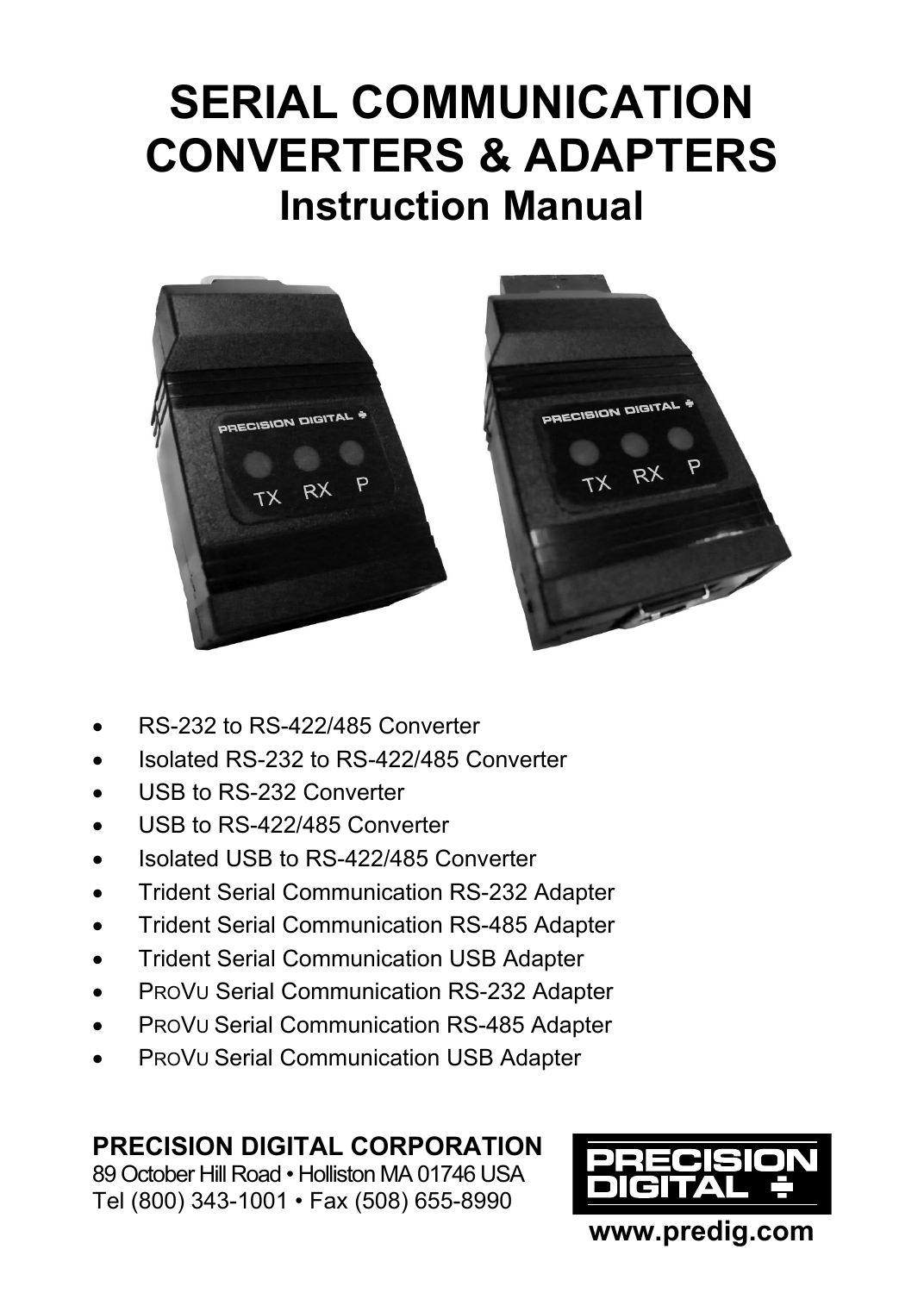#### **Disclaimer**

The information contained in this document is subject to change without notice. Precision Digital makes no representations or warranties with respect to the contents hereof, and specifically disclaims any implied warranties of merchantability or fitness for a particular purpose.

### **Registered Trademarks**

MeterView<sup>®</sup> and ConsoliDator<sup>®</sup> are registered trademarks of Precision Digital Corporation, Modbus® is a registered trademark of Schneider Automation Inc. All other trademarks mentioned in this document are the property of their respective owners.

© 2008-2012 Precision Digital Corporation. All rights reserved.

| Model                      | <b>Description</b>                                                                                |
|----------------------------|---------------------------------------------------------------------------------------------------|
| PDA1200                    | PROVU Meter Copy Cable, 3' (0.9 m)                                                                |
| PDA1232                    | PROVU RS-232 Serial Adapter                                                                       |
| PDA1485                    | PROVU RS-485 Serial Adapter                                                                       |
| PDA7420                    | Trident Meter Copy Cable, 7' (2.1 m)                                                              |
| <b>PDA7232</b>             | Trident RS-232 Serial Adapter, PDA7420 included                                                   |
| <b>PDA7422</b>             | Trident RS-485 Serial Adapter, PDA7420 included                                                   |
| <b>PDA7485-I</b>           | RS-232 to RS-422/485 Isolated Converter                                                           |
| <b>PDA7485-N</b>           | RS-232 to RS-422/485 Non-Isolated Converter                                                       |
| PDA8006                    | Trident USB Serial Adapter                                                                        |
| PDA8008                    | PROVU USB Serial Adapter                                                                          |
| <b>PDA8232-N</b>           | USB to RS-232 Non-Isolated Converter                                                              |
| <b>PDA8485-I</b>           | USB to RS-422/485 Isolated Converter                                                              |
| <b>PDA8485-N</b>           | USB to RS-422/485 Non-Isolated Converter                                                          |
| MeterView®                 | MeterView <sup>®</sup> Software for Trident Meters<br>FREE Download available at www.predig.com   |
| MeterView <sup>®</sup> Pro | MeterView <sup>®</sup> Pro Software for PROVU Meters<br>FREE Download available at www.predig.com |

## **ORDERING INFORMATION**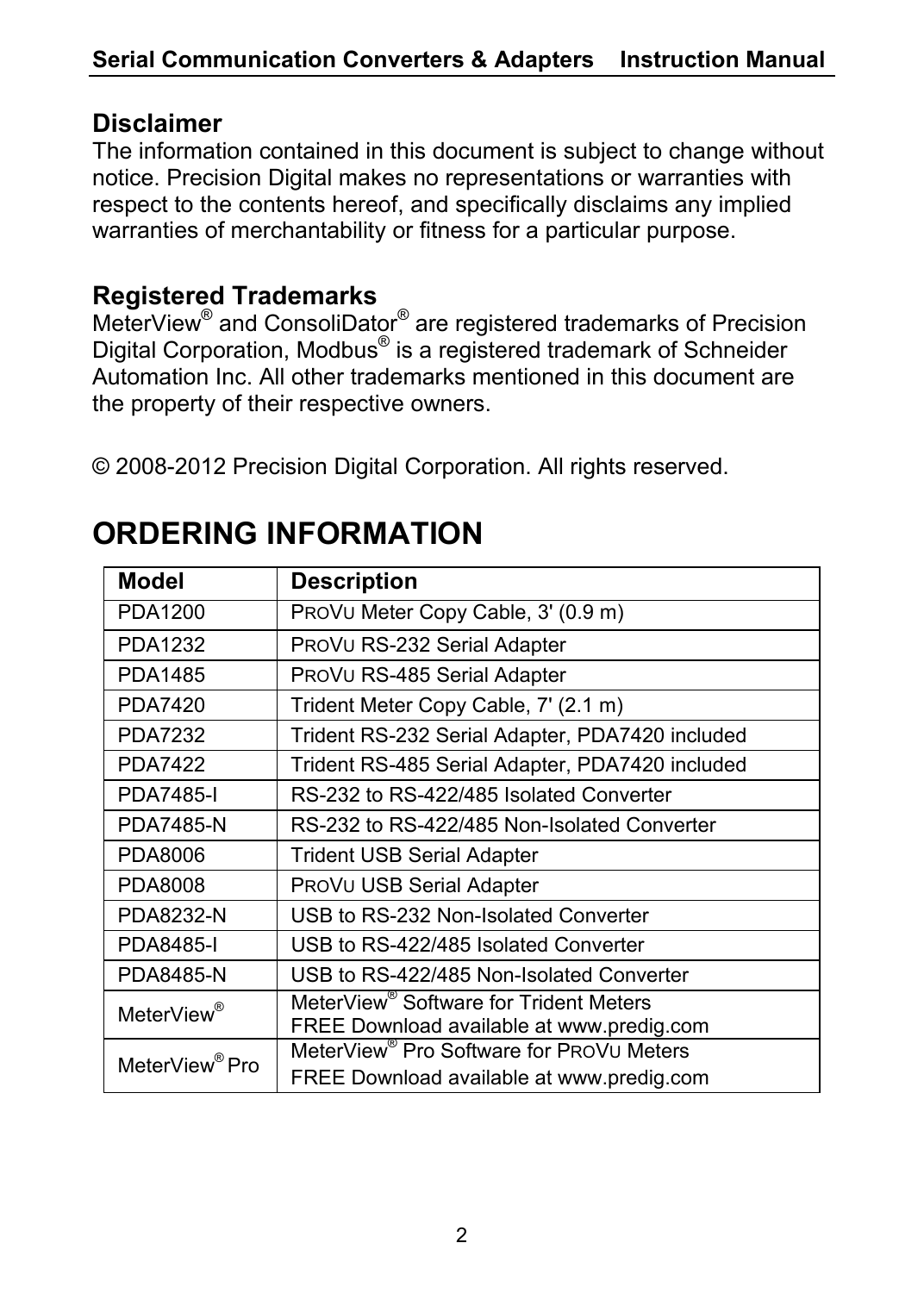## **SAFETY INFORMATION**





Hazardous voltages could exist on serial communication wiring networks. Installation and service should be performed only by trained service personnel.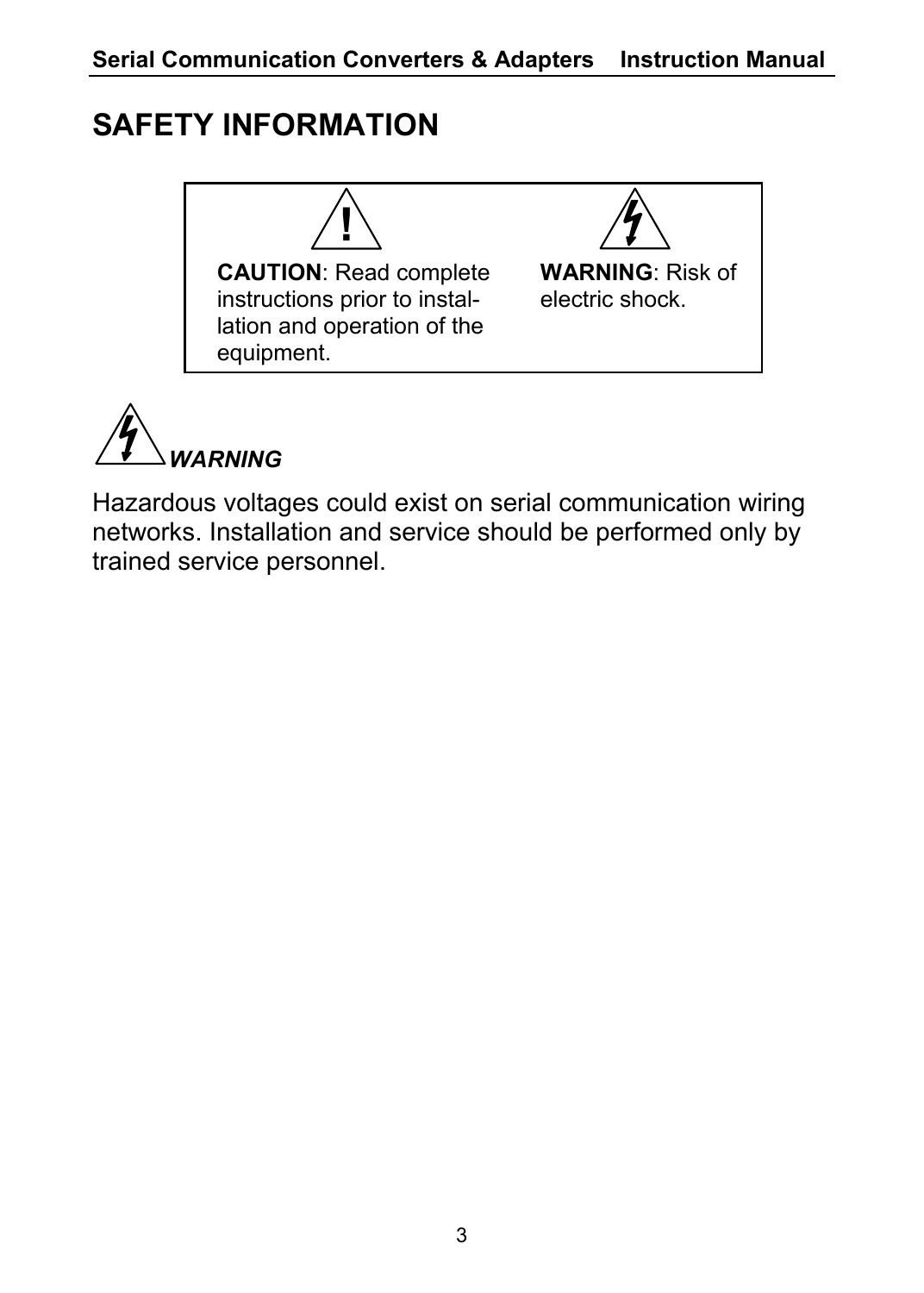## **Table of Contents**

| PDA7485 RS-232 to RS-422/485 Converter ---------------------------------7 |  |
|---------------------------------------------------------------------------|--|
|                                                                           |  |
|                                                                           |  |
|                                                                           |  |
|                                                                           |  |
| SERIAL COMMUNICATIONS OVERVIEW -------------------------- 9               |  |
| PDA1232 PROVU RS-232 SERIAL ADAPTER ---------------------11               |  |
|                                                                           |  |
|                                                                           |  |
|                                                                           |  |
| PROVU Serial Communication Address (5Er IRL) -------------------- 13      |  |
| PDA1485 PROVU RS-485 SERIAL ADAPTER ---------------------14               |  |
|                                                                           |  |
|                                                                           |  |
|                                                                           |  |
| PDA7232 TRIDENT RS-232 SERIAL ADAPTER -----------------19                 |  |
|                                                                           |  |
|                                                                           |  |
|                                                                           |  |
| PD765 Serial Communication Address (5ErL)------------------------ 21      |  |
| PDA7422 TRIDENT RS-485 SERIAL ADAPTER -----------------22                 |  |
|                                                                           |  |
|                                                                           |  |
| PD765 Serial Communication Address (5ErL)------------------------ 23      |  |
|                                                                           |  |
| PDA7485 RS-232 TO RS-422/485 CONVERTER------------------27                |  |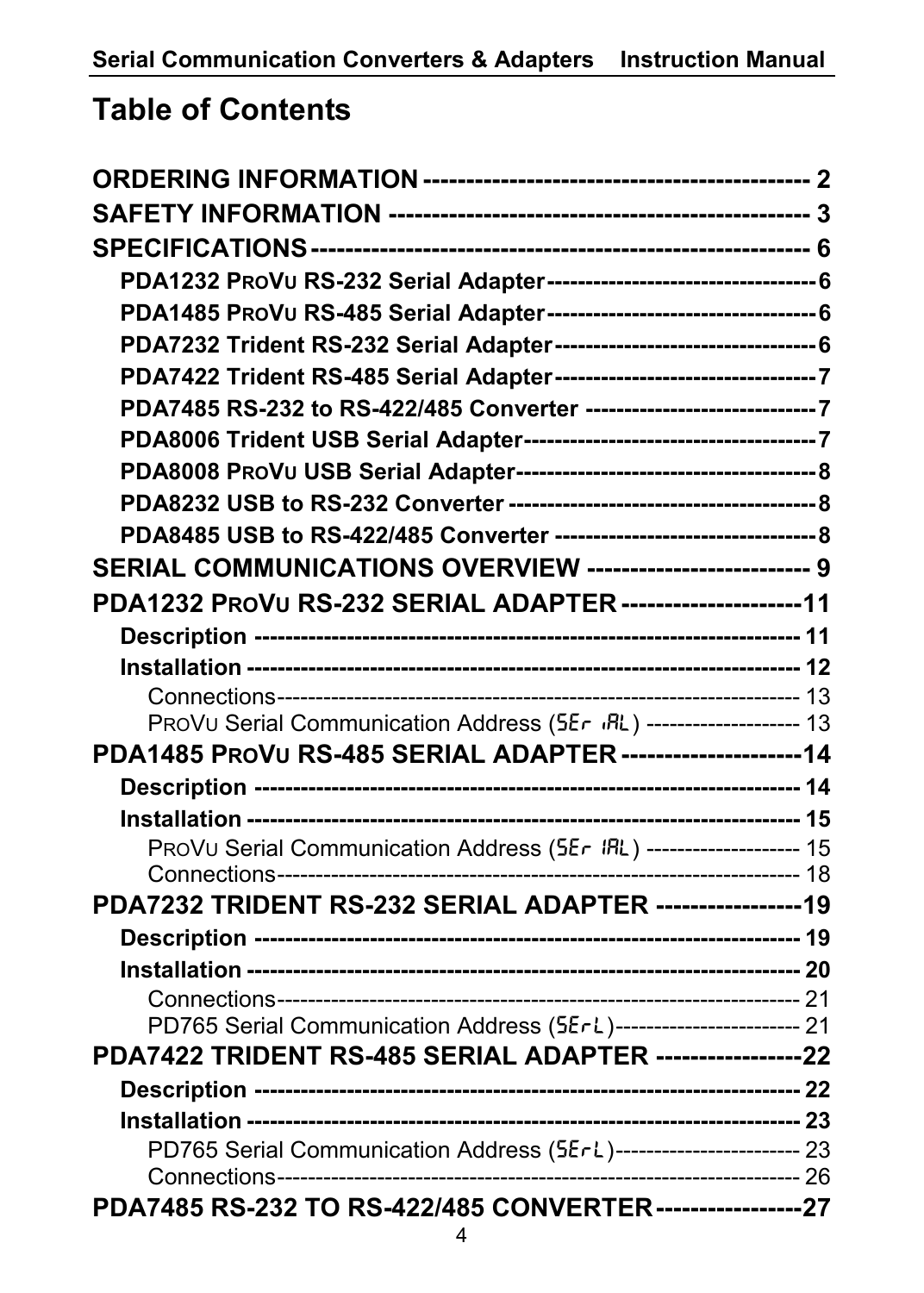| Serial Communication Converters & Adapters Instruction Manual |  |
|---------------------------------------------------------------|--|
|                                                               |  |
|                                                               |  |
|                                                               |  |
| PDA8006 TRIDENT TO USB SERIAL ADAPTER ----------------31      |  |
|                                                               |  |
|                                                               |  |
| PDA8008 PROVU TO USB SERIAL ADAPTER---------------------32    |  |
|                                                               |  |
|                                                               |  |
| PDA8232 USB TO RS-232 CONVERTER ---------------------------33 |  |
|                                                               |  |
|                                                               |  |
| PDA8485 USB TO RS-422/485 CONVERTER----------------------35   |  |
|                                                               |  |
|                                                               |  |
|                                                               |  |
|                                                               |  |

## **Table of Figures**

| Figure 2. General Two-Wire Network Connection                 |      |
|---------------------------------------------------------------|------|
|                                                               |      |
|                                                               |      |
|                                                               |      |
| Figure 6. Connections for PDA1485 to Serial Converter 18      |      |
|                                                               |      |
|                                                               |      |
|                                                               |      |
|                                                               |      |
|                                                               |      |
| Figure 12. Connections for PDA7422 to Serial Converter26      |      |
| Figure 13. PDA7485 Terminal Connectors and DIP Switch  28     |      |
|                                                               | . 28 |
|                                                               | . 29 |
| Figure 16. Connections for PDA7485 in a Four-Wire Network  30 |      |
| Figure 17. Connections for PDA7485 in a Two-Wire Network 30   |      |
|                                                               | .31  |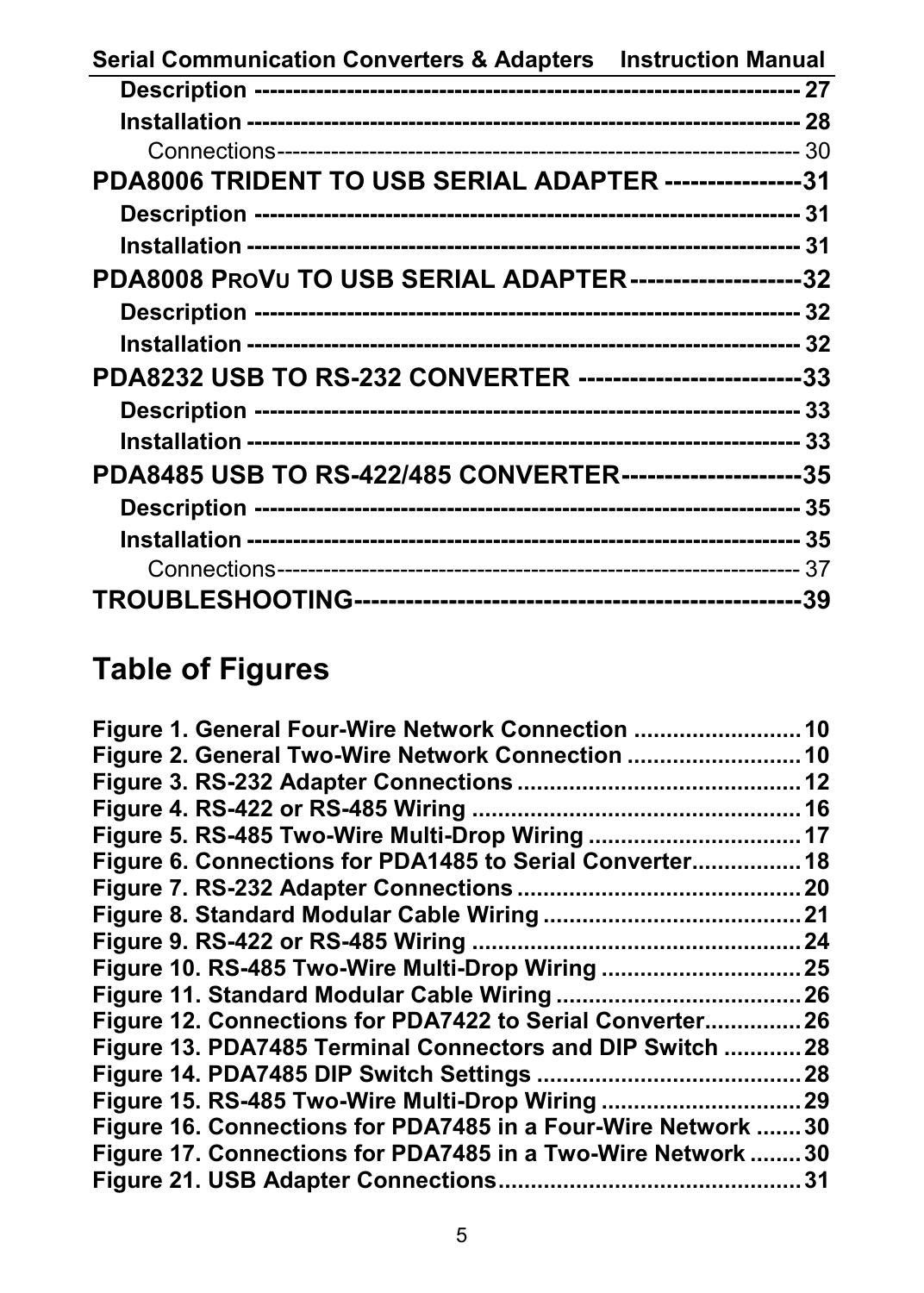## **SPECIFICATIONS**

## **PDA1232 PROVU RS-232 Serial Adapter**

| <b>COMPATIBILITY</b>               | EIA-232                                                                                                               |
|------------------------------------|-----------------------------------------------------------------------------------------------------------------------|
| <b>CONNECTORS</b>                  | PC compatible 9-pin D subminiature connector (DB9) and<br>RJ45 (adapter to meter)                                     |
| <b>CABLE</b>                       | 6' (1.8 m) standard Cat5e cable provided with adapter                                                                 |
| <b>DISTANCE</b>                    | Adapter to ProVu meter: 6' (1.8 m) max; Adapter to com-<br>puter: 50' (15 m) max; serial interface cable not provided |
| <b>POWER</b>                       | Powered by ProV <sub>u</sub> meter M-Link connection                                                                  |
| <b>STATUS</b><br><b>INDICATION</b> | Separate LEDs for Power (P), Transmit (TX), and<br>Receive (RX)                                                       |

### **PDA1485 PROVU RS-485 Serial Adapter**

| <b>COMPATIBILITY</b>               | EIA-485                                                                                |
|------------------------------------|----------------------------------------------------------------------------------------|
| <b>CONNECTORS</b>                  | Removable screw terminal connector and RJ11 (adapter to<br>meter)                      |
| <b>CABLE</b>                       | 6' (1.8 m) standard Cat5e cable provided with adapter                                  |
| <b>DISTANCE</b>                    | Adapter to ProVu meter: 6' (1.8 m) max; Adapter to com-<br>puter: 3,937' (1,200 m) max |
| <b>POWER</b>                       | Powered by ProV <sub>u</sub> meter M-Link connection                                   |
| <b>STATUS</b><br><b>INDICATION</b> | Separate LEDs for Power (P), Transmit (TX), and<br>Receive (RX)                        |

### **PDA7232 Trident RS-232 Serial Adapter**

| <b>COMPATIBILITY</b>               | EIA-232                                                                                                               |
|------------------------------------|-----------------------------------------------------------------------------------------------------------------------|
| <b>CONNECTORS</b>                  | PC compatible 9-pin D subminiature connector (DB9) and<br>RJ11 (adapter to meter)                                     |
| <b>CABLE</b>                       | 7' (2.1 m) standard modular cable provided with adapter                                                               |
| <b>DISTANCE</b>                    | Adapter to PD765 meter: 7' (2.1 m) max; Adapter to com-<br>puter: 50' (15 m) max; serial interface cable not provided |
| <b>POWER</b>                       | Powered by Trident PD765 RJ11 connection                                                                              |
| <b>STATUS</b><br><b>INDICATION</b> | Separate LEDs for Power (P), Transmit (TX), and<br>Receive (RX)                                                       |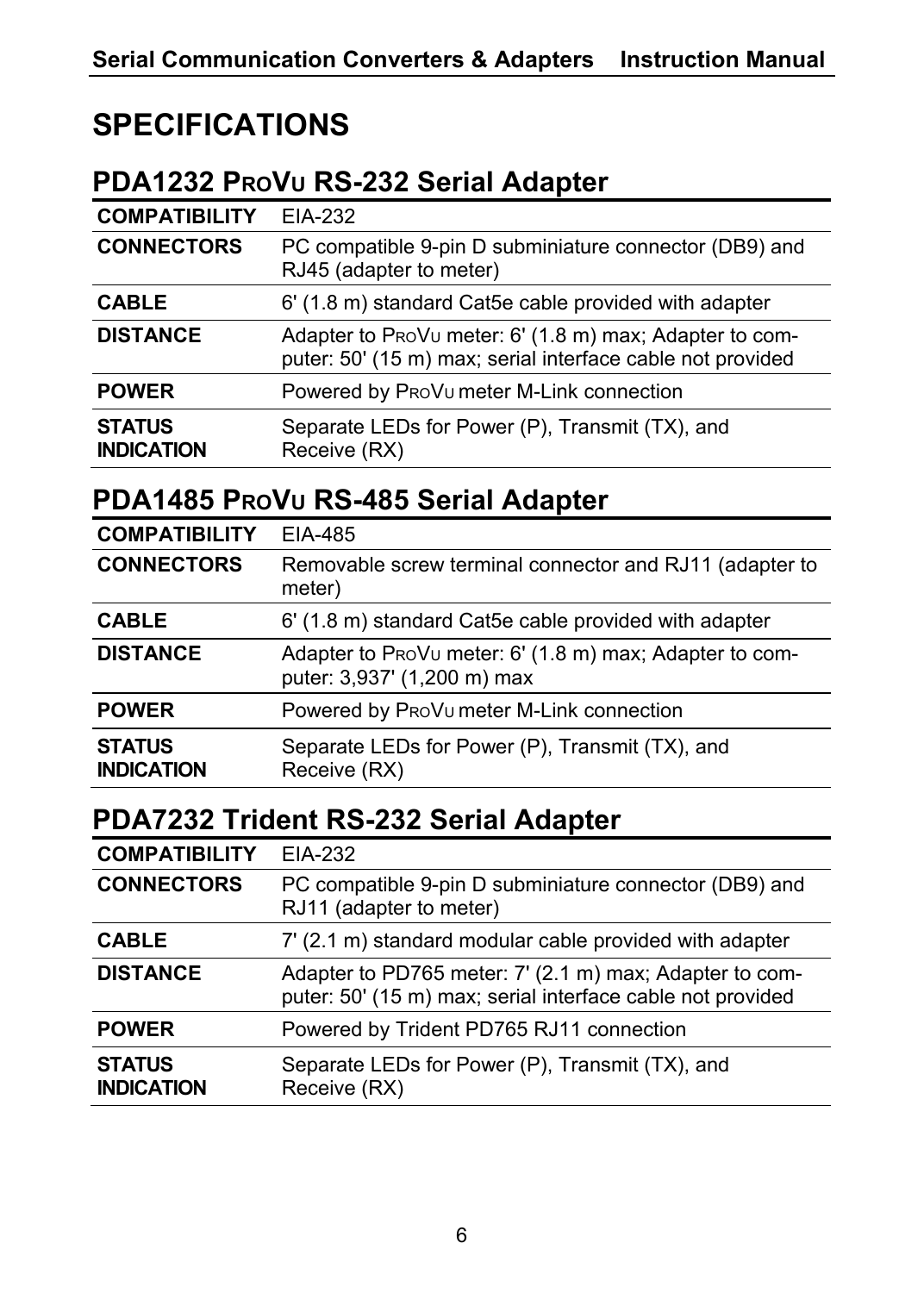#### **PDA7422 Trident RS-485 Serial Adapter**

| <b>COMPATIBILITY</b>               | EIA-485                                                                                |
|------------------------------------|----------------------------------------------------------------------------------------|
| <b>CONNECTORS</b>                  | Removable screw terminal connector and RJ11 (adapter to<br>meter)                      |
| <b>CABLE</b>                       | 7' (2.1 m) standard modular cable provided with adapter                                |
| <b>DISTANCE</b>                    | Adapter to PD765 meter: 7' (2.1 m) max; Adapter to com-<br>puter: 3,937' (1,200 m) max |
| <b>POWER</b>                       | Powered by Trident PD765 RJ11 connection                                               |
| <b>STATUS</b><br><b>INDICATION</b> | Separate LEDs for Power (P), Transmit (TX), and<br>Receive (RX)                        |

### **PDA7485 RS-232 to RS-422/485 Converter**

| <b>COMPATIBILITY</b>               | EIA-232, EIA-422, and EIA-485                                                       |
|------------------------------------|-------------------------------------------------------------------------------------|
| <b>CONNECTORS</b>                  | Screw terminal connector and DB9                                                    |
| <b>DISTANCE</b>                    | RS-232 connection: 50' (15 m) max; RS-422/485 connec-<br>tion: 3,937' (1,200 m) max |
| <b>NUMBER OF</b><br><b>UNITS</b>   | Up to 31 RS-485 compatible devices                                                  |
| <b>POWER</b>                       | 9-12 VDC; 115 VAC/12 VDC adapter included                                           |
| <b>STATUS</b><br><b>INDICATION</b> | Separate LEDs for Power (P), Transmit (TX), and<br>Receive (RX)                     |
| <b>ISOLATION</b>                   | PDA7485-I: 1500 VAC between data lines: 700 VDC<br>input/output-to-power            |
|                                    | PDA7485-N: 1500 VAC between data lines only                                         |

### **PDA8006 Trident USB Serial Adapter**

| <b>COMPATIBILITY</b>               | <b>USB 1.1, USB 2.0</b>                                                                                  |
|------------------------------------|----------------------------------------------------------------------------------------------------------|
| <b>CONNECTORS</b>                  | RJ11, and USB Type B                                                                                     |
| <b>CABLE</b>                       | One 7' (2.1 m) standard modular cable and one 3.28' (1.0)<br>m) USB A-B Male cable provided with adapter |
| <b>DISTANCE</b>                    | Adapter to PD765 meter: 7' (2.1 m) max; USB connection to<br>$PC: 10' (3 m)$ max                         |
| <b>DRIVER</b>                      | Windows 98/SE, ME, 2000, Server 2003/2008, XP 32/64-<br>Bit, Vista 32/64-Bit, Windows 7 32/64-Bit        |
| <b>POWER</b>                       | <b>USB Port</b>                                                                                          |
| <b>STATUS</b><br><b>INDICATION</b> | Separate LEDs for Power (P), Transmit (TX), and Receive<br>(RX)                                          |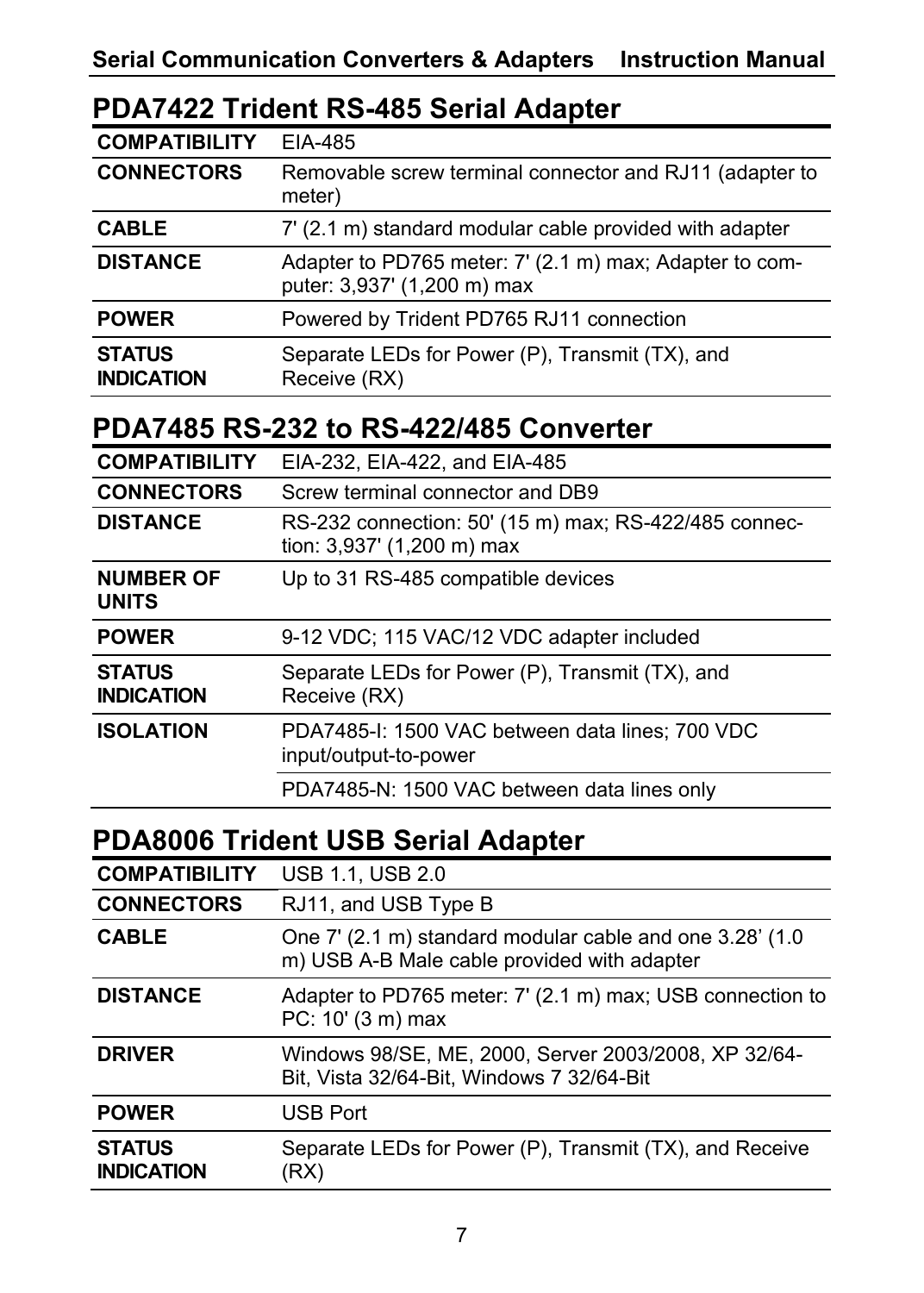#### **Serial Communication Converters & Adapters Instruction Manual PDA8008 PROVU USB Serial Adapter**

| <b>COMPATIBILITY</b>               | <b>USB 1.1, USB 2.0</b>                                                                               |
|------------------------------------|-------------------------------------------------------------------------------------------------------|
| <b>CONNECTORS</b>                  | RJ45, and USB Type B                                                                                  |
| <b>CABLE</b>                       | One 6' (1.8 m) standard Cat5e cable and one 3.28' (1.0 m)<br>USB A-B Male cable provided with adapter |
| <b>DISTANCE</b>                    | Adapter to ProVu meter: 6' (1.8 m) max. USB connection:<br>$10'$ (3 m) max                            |
| <b>DRIVER</b>                      | Windows 98/SE, ME, 2000, Server 2003/2008, XP 32/64-<br>Bit, Vista 32/64-Bit, Windows 7 32/64-Bit     |
| <b>POWER</b>                       | <b>USB Port</b>                                                                                       |
| <b>STATUS</b><br><b>INDICATION</b> | Separate LEDs for Power (P), Transmit (TX), and Receive<br>(RX)                                       |

### **PDA8232 USB to RS-232 Converter**

| <b>COMPATIBILITY</b> | USB 1.1, USB 2.0, EIA-232                                            |
|----------------------|----------------------------------------------------------------------|
| <b>CONNECTORS</b>    | PC compatible 9-pin D subminiature connector (DB9) and<br>USB Type A |
| <b>DRIVERS</b>       | Windows <sup>®</sup> 98/2000/ME/XP                                   |
| <b>DISTANCE</b>      | USB connection: 10' (3 m) max; RS-232 connection: 50'<br>(15m) max   |
| <b>POWER</b>         | USB port                                                             |

### **PDA8485 USB to RS-422/485 Converter**

| <b>COMPATIBILITY</b>               | USB 1.1, USB 2.0, EIA-422, and EIA-485                                        |
|------------------------------------|-------------------------------------------------------------------------------|
| <b>CONNECTORS</b>                  | Screw terminal connector and USB Type B                                       |
| <b>DRIVERS</b>                     | Windows® 98/2000/ME/XP, Linux 2.4 & greater                                   |
| <b>DISTANCE</b>                    | USB connection: 10' (3 m) max; RS-422/485 connection:<br>3,937' (1,200 m) max |
| <b>NUMBER OF</b><br><b>UNITS</b>   | Up to 31 RS-485 compatible devices                                            |
| <b>POWER</b>                       | USB port                                                                      |
| <b>STATUS</b><br><b>INDICATION</b> | Separate LEDs for Power (P), Transmit (TX), and<br>Receive (RX)               |
| <b>ISOLATION</b>                   | PDA8485-I: 1500 VAC between data lines: 700 VDC<br>input/output-to-power      |
|                                    | PDA8485-N: 1500 VAC between data lines only                                   |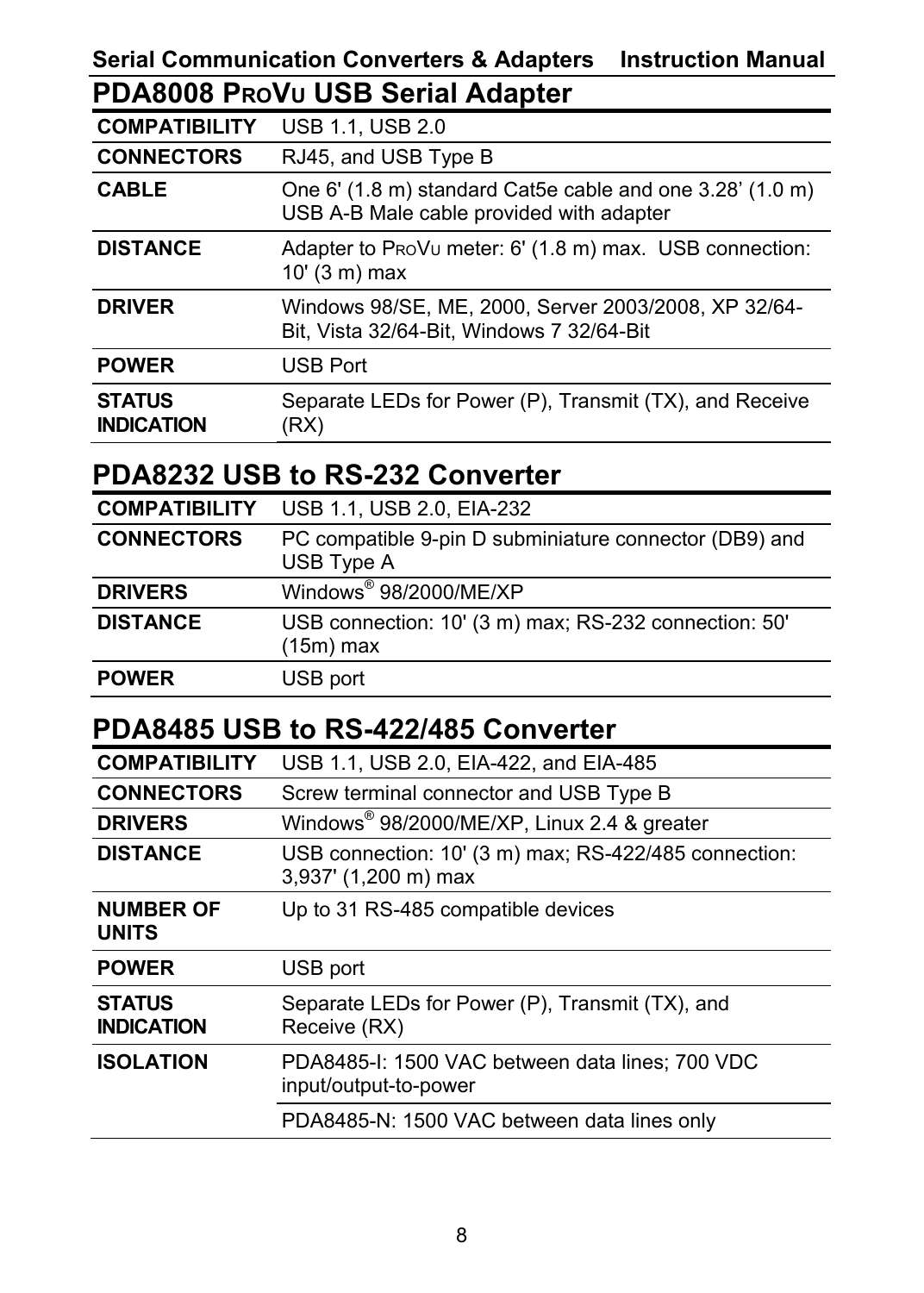## **SERIAL COMMUNICATIONS OVERVIEW**

RS-232, RS-422, and RS-485 are standard interfaces approved by the Electronic Industries Alliance (EIA) for connecting serial devices. In EIA terms, the device (e.g. meter) that connects to the interface is called a Data Communications Equipment (DCE) and the device to which it connects (e.g. the computer) is called a Data Terminal Equipment (DTE).

The RS-422 standard was designed to replace the older RS-232 standard because it supports higher data rates and greater immunity to electrical interference. RS-485 is similar to RS-422 but can support multipoint connections per line because it uses lower-impedance drivers and receivers.

Line drivers and receivers are used to exchange data between two or more points (nodes) on a serial communications network. Reliable data communications can be difficult in the presence of induced noise, ground level differences, and other hazards associated with installation of a network. When communicating at high data rates, or over long distances in real world environments, RS-232 is often inadequate. The differential data transmission of RS-422 and RS-485 offers superior performance in most applications. Differential signals can help nullify the effects of ground shifts and induced noise signals that can appear as common mode voltages on a network.

RS-422 was designed for greater distances and higher baud rates than RS-232. In its simplest form, a pair of converters from RS-232 to RS-422 (and back again) can be used to form an "RS-232 extension cord". Data rates of up to 100 kbits/second and distances of 3,937' (1,200 m) can be accommodated with RS-422.

RS-422 devices however cannot be used to construct a true multi-point network. A multi-point network consists of multiple drivers and receivers connected on a single bus, where any point (node) can transmit and/or receive data. RS-485 is an enhanced version of the RS-422 standard, which allows multiple drivers and receivers on the same two-wire or four-wire system. The RS-485 standard specifies up to 32 drivers and 32 receivers on a single bus, but with the introduction of "automatic" repeaters and high-impedance drivers/receivers, this number can be extended to hundreds of points (nodes) on a network.

The cabling used for an RS-422 or RS-485 serial communications network should always be a high quality cable such as Belden 8162 or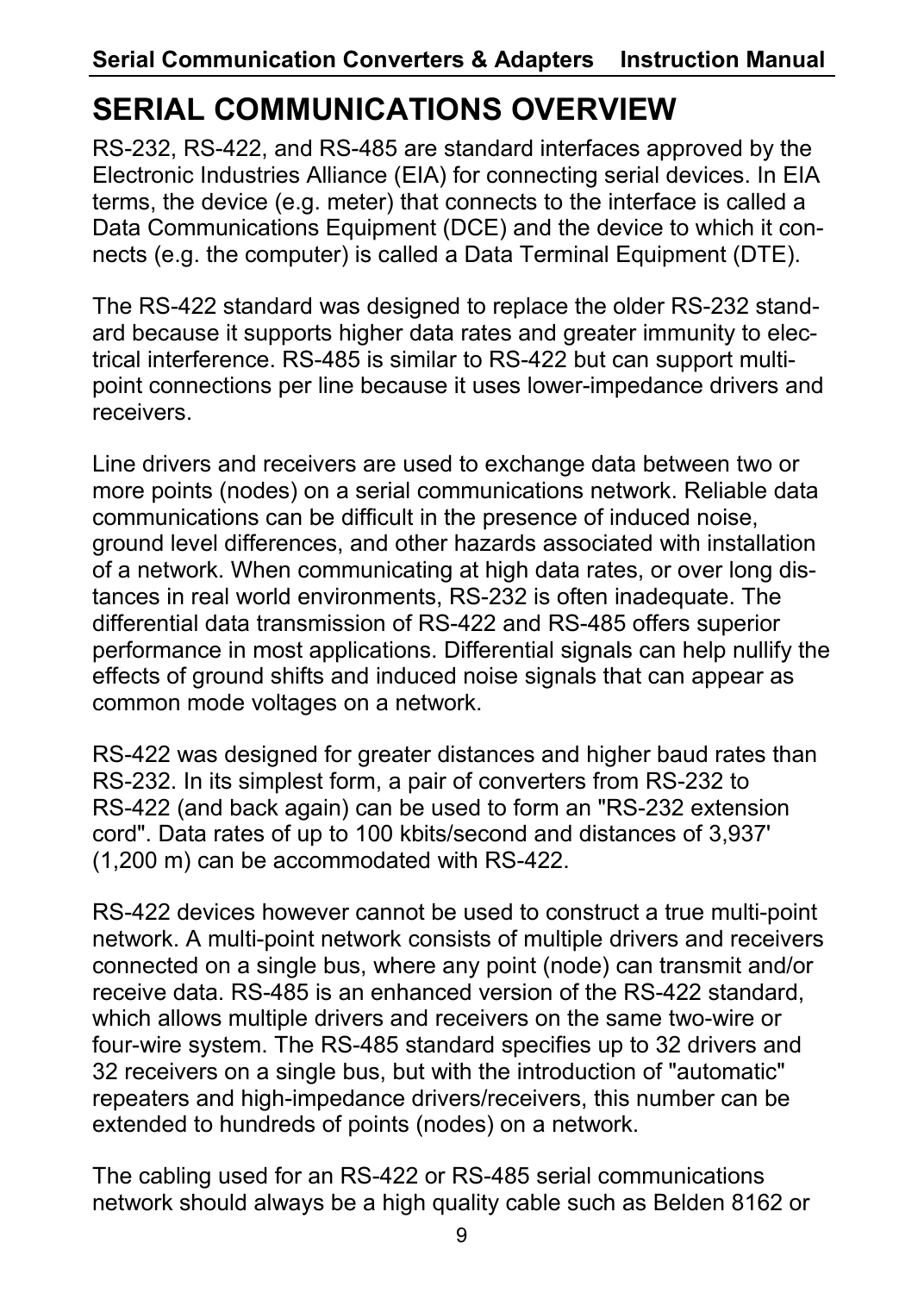#### **Serial Communication Converters & Adapters Instruction Manual**

Alpha 6203C. A two-wire system requires two twisted pairs, and a fourwire system requires three twisted pairs (the extra twisted pair is needed for the signal ground).

Figure 1 illustrates how to connect a general four-wire network (a fourwire network actually contains 5 wires).



**Figure 1. General Four-Wire Network Connection** 

Figure 2 illustrates how to connect a general two-wire network (a twowire network actually contains 3 wires). Note that the PDA7485 and PDA8485 have DIP switches that allow for two-wire connections without the need to externally wire the DO to the DI and the /DO to the /DI (see the converter section for complete details).



**Figure 2. General Two-Wire Network Connection**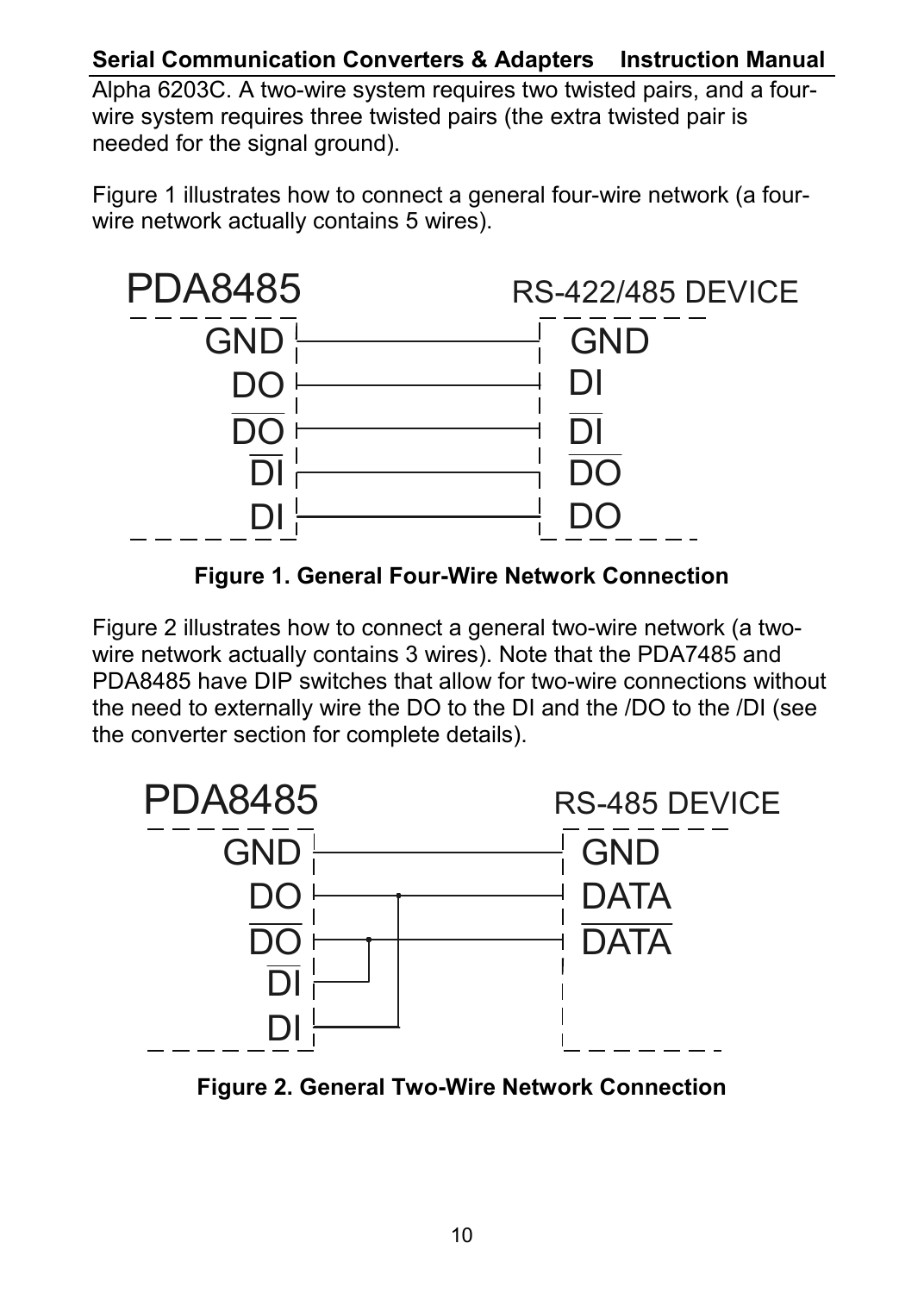## **PDA1232 PROVU RS-232 SERIAL ADAPTER**



## **Description**

The PDA1232 converts the serial output of the PROVU meter to an unbalanced, full-duplex RS-232 signal.

The RS-232 port has a female DB9 connector with pins 2 (RX output), 3 (TX input), and 5 (Signal Ground). Pins 7 (RTS) and 8 (CTS) are tied together, and pins 1 (CD), 4 (DTR), and 6 (DSR) are tied together. The adapter is powered by the PROVU meter M-Link connection.

Baud rates are adjustable and handled by the PROVU (see the PROVU Instruction Manual for more details).

The PDA1232 has three diagnostic LEDs: a Power (P) LED to show when the adapter is powered properly, a Transmit Data (TX) LED to show when the adapter is sending data out from the PC side, and a Receive Data (RX) LED to show when the adapter is receiving data from the PROVU meter.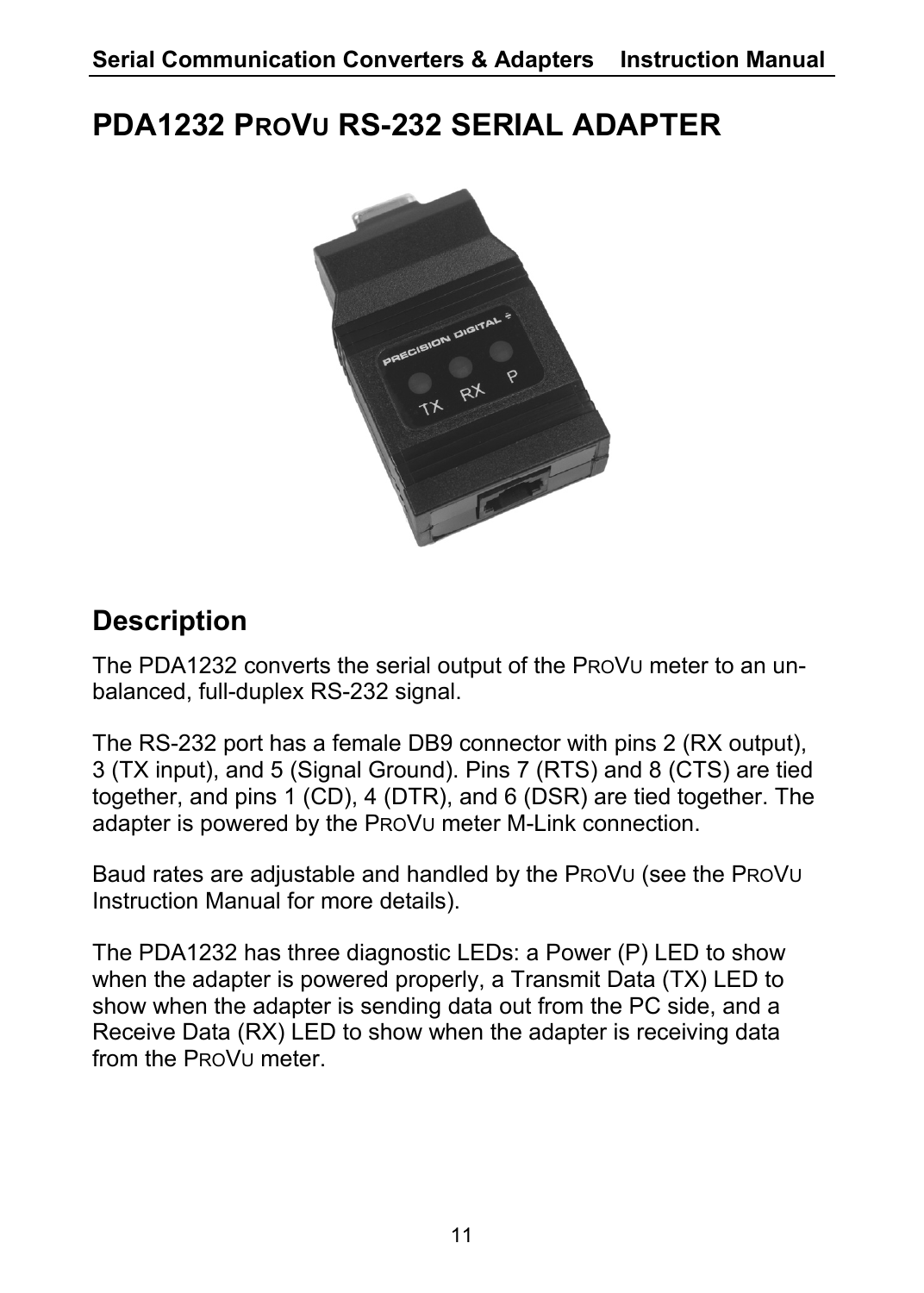### **Serial Communication Converters & Adapters Instruction Manual Installation**

Figure 3 shows the connection of a PROVU meter to a PC using the PDA1232 serial adapter. The PDA1232 has an RJ45 connector to connect the Cat5e cable and a PC compatible 9-pin D subminiature connector (DB9). The DB9 can be connected directly to the PC or by using a standard serial extension cable.



**Figure 3. RS-232 Adapter Connections**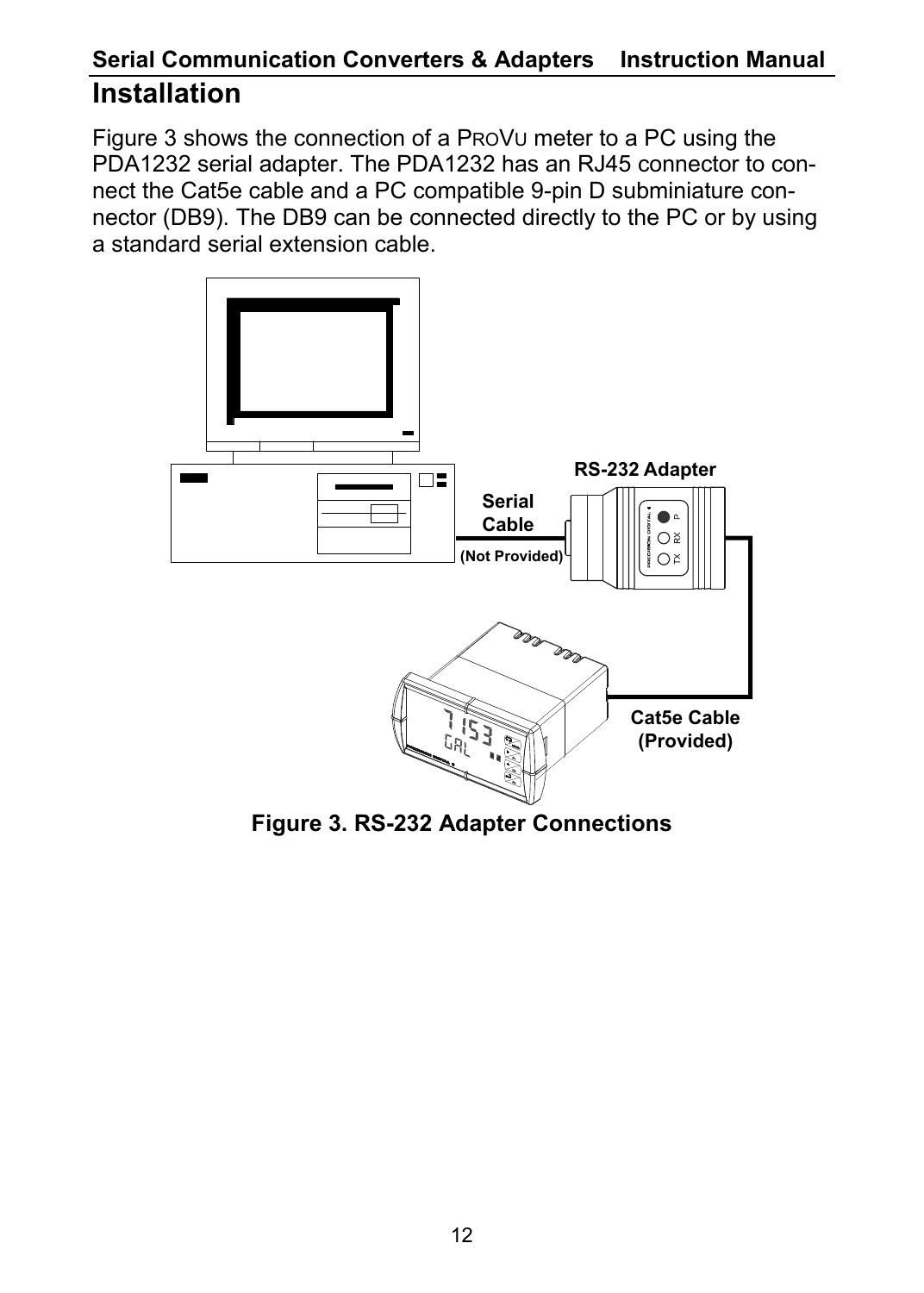### **Connections**

A Cat5e cable is provided to connect the PROVU meter to the PDA1232 serial adapter.

#### **PROVU Serial Communication Address (SEr IRL)**

For the PROVU Trident meter the address may be programmed from 001 to 247. The PROVU meter is factory set to address 001.

To change the PROVU meter address:

- 1. Press and hold the **Menu** button for three seconds to access Advanced Features menu of the meter.
- 2. Press Up arrow until Serial (5Er  $\partial R$ L) menu is displayed and press **Enter, Bddr E5 is displayed.**
- 3. Press **Enter** to change meter address using **Right** and **Up** arrow buttons. Press **Enter** to accept.
- 4. Press **Menu** button to exit and return to Run Mode.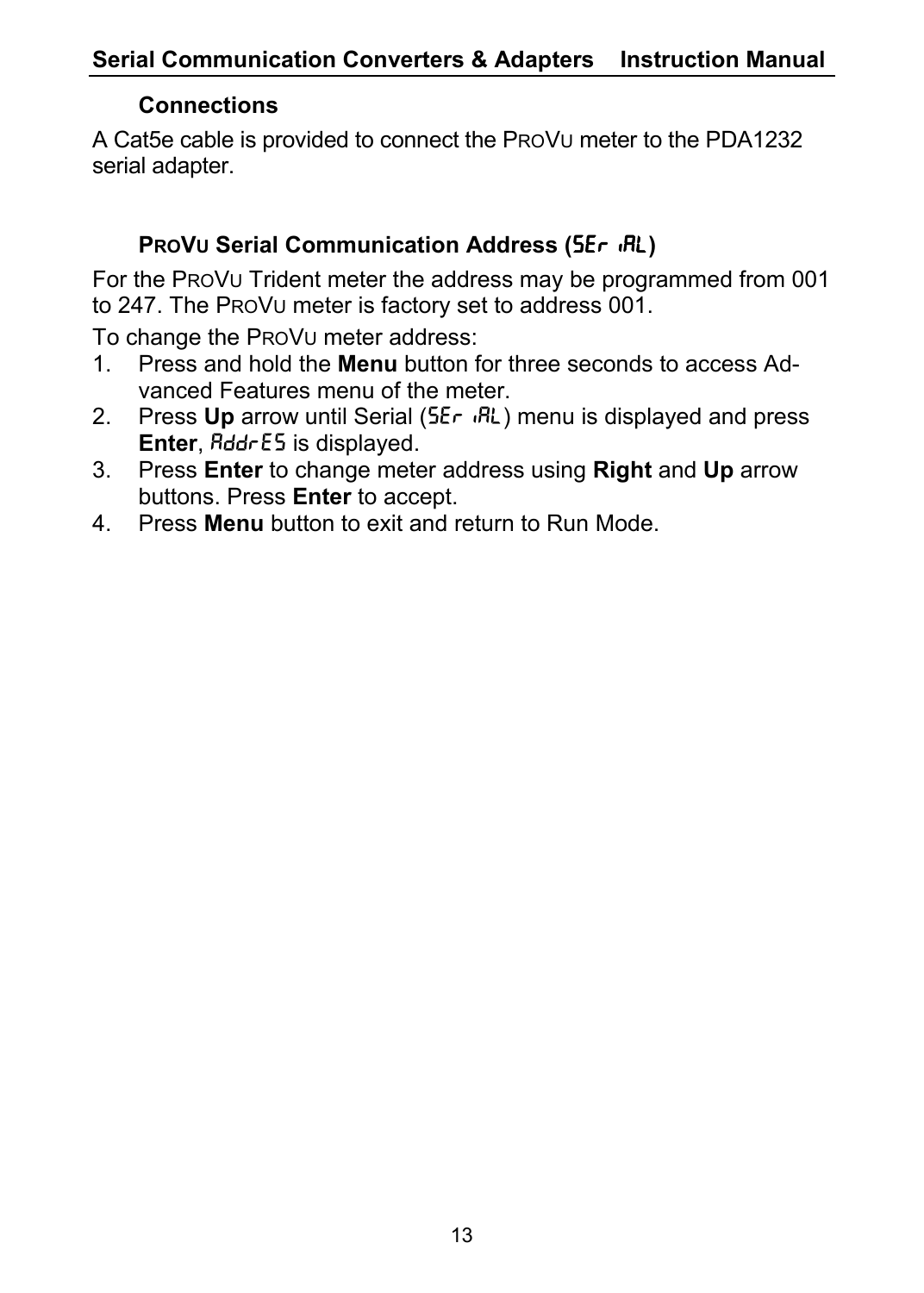## **PDA1485 PROVU RS-485 SERIAL ADAPTER**



## **Description**

The PDA1485 converts the serial output of the PROVU meter to balanced, full or half-duplex RS-485 signals.

The PDA1485 has a removable screw terminal connector for the RS-485 terminals which includes Transmit Data (DO) and (/DO), Receive Data (DI) and (/DI), and Signal Ground. The adapter is provided by the PROVU meter M-Link connection.

Baud rates are adjustable and handled by the PROVU (see the PROVU Instruction Manual for more details).

The PDA1485 has three diagnostic LEDs: a Power (P) LED to show when the adapter is powered properly, a Transmit Data (TX) LED to show when the adapter is sending data out from the PC side, and a Receive Data (RX) LED to show when the adapter is receiving data from the PROVU meter.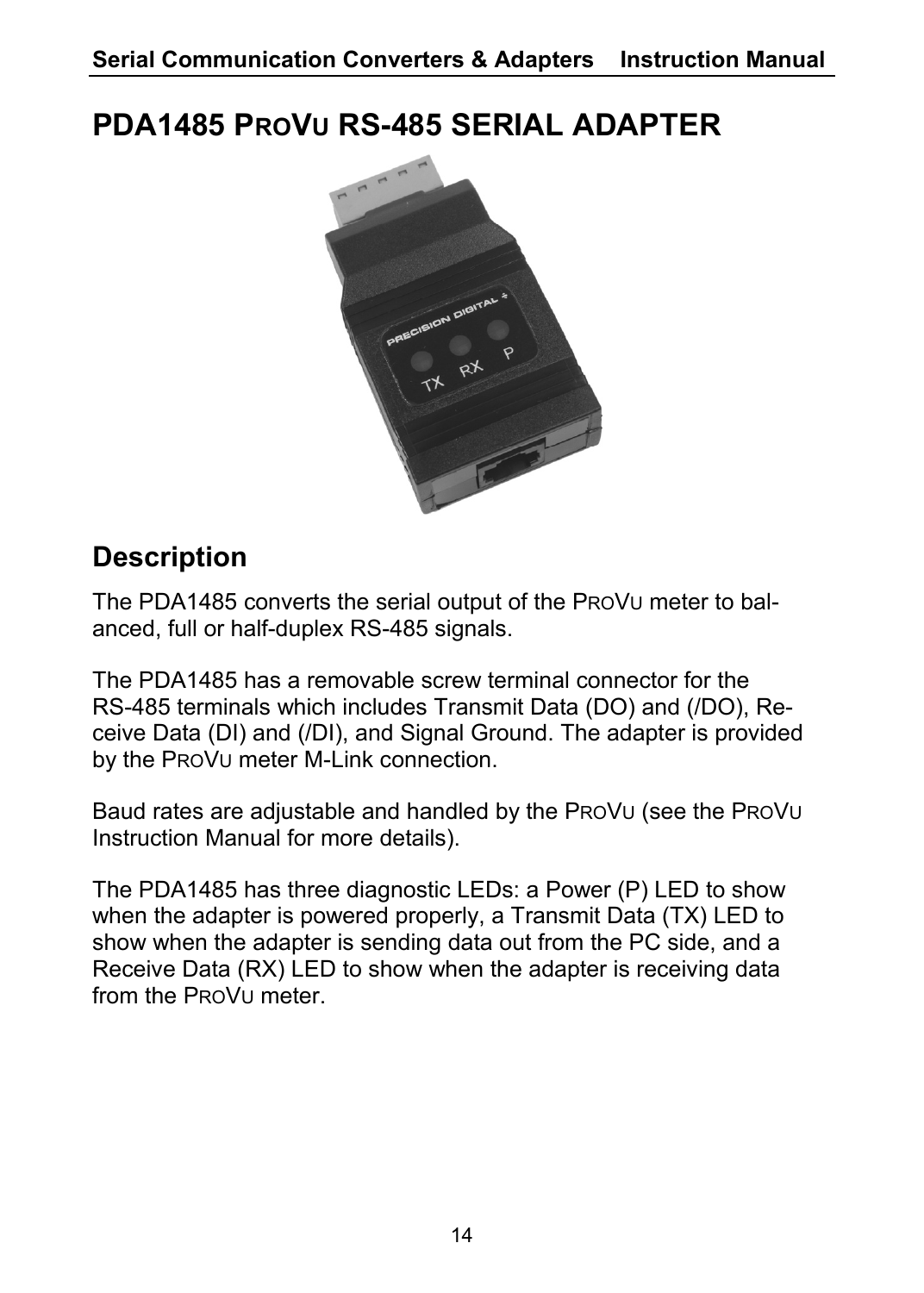## **Installation**

Figure 4 shows the connection of a PROVU meter to a PC using the PDA1485 serial adapter and a PDA7485 RS-232 to RS-422/485 converter in an RS-422 network. The PDA1485 has an RJ45 connector to connect the Cat5e cable and a screw terminal connector to connect to the RS-422 network. Figure 5 shows the connection of several PROVU meters with PDA1485 serial adapters to a PC using a PDA7485 RS-232 to RS-422/485 converter in an RS-485 network.

#### **PROVU Serial Communication Address (SEr IRL)**

When using more than one meter in a multi-drop or multi-point mode, each meter must be provided with its own unique address. For the PROVU meter the address may be programmed from 001 to 247. The PROVU meter is factory set to address 001.

To change the PROVU meter address:

- 1. Press and hold the **Menu** button for three seconds to access Advanced Features menu of the meter.
- 2. Press Up arrow until Serial (5Er .RL) menu is displayed and press **Enter, BddrE5** is displayed.
- 3. Press **Enter** to change meter address using **Right** and **Up** arrow buttons. Press **Enter** to accept.
- 4. Press **Menu** button to exit and return to Run Mode.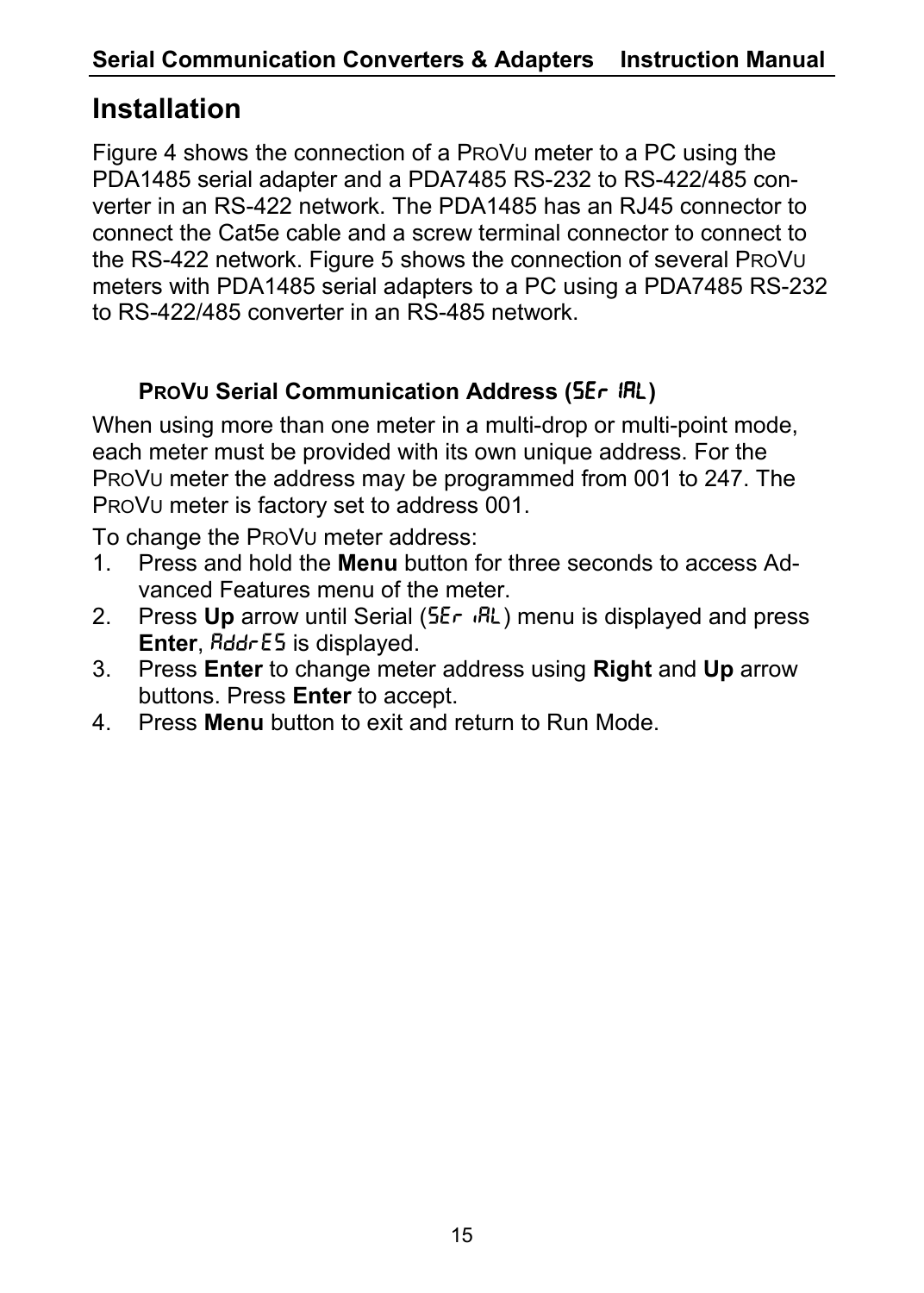

**Figure 4. RS-422 or RS-485 Wiring** 

#### **Notes:**

- 1. Termination resistors are optional and values depend on the cable length and characteristic impedance. Consult the cable manufacturer for recommendations.
- 2. Refer to RS-232 to RS-422/485 Converter documentation for further details.
- 3. Use shielded cable, twisted-pairs plus ground. Connect ground shield only at one location.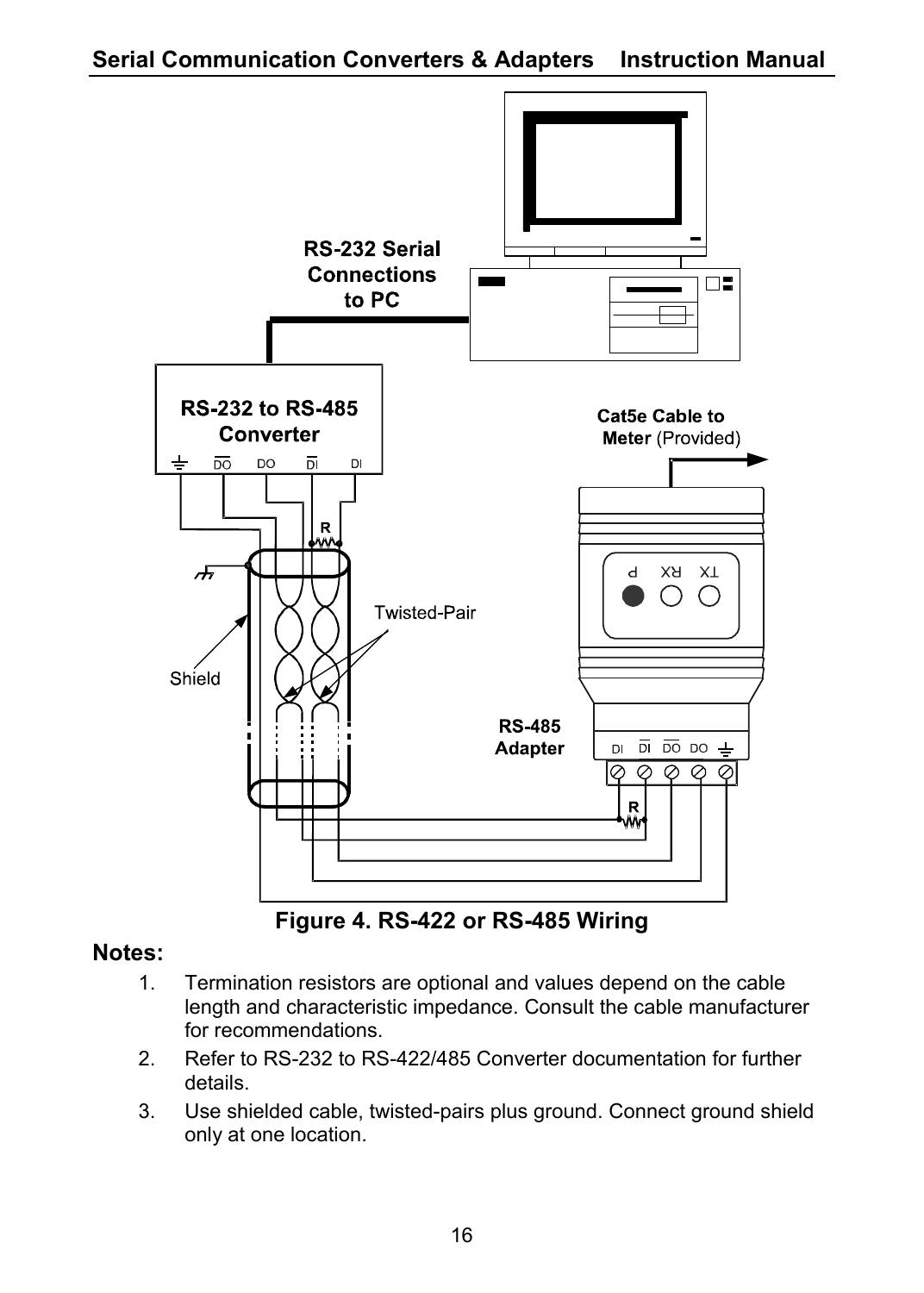

**Figure 5. RS-485 Two-Wire Multi-Drop Wiring** 

#### **Notes:**

- 1. Termination resistors are optional and values depend on the cable length and characteristic impedance. Consult the cable manufacturer for recommendations.
- 2. Refer to RS-232 to RS-485 Converter documentation for further details.
- 3. Use shielded cable, twisted-pair plus ground. Connect ground shield only at one location.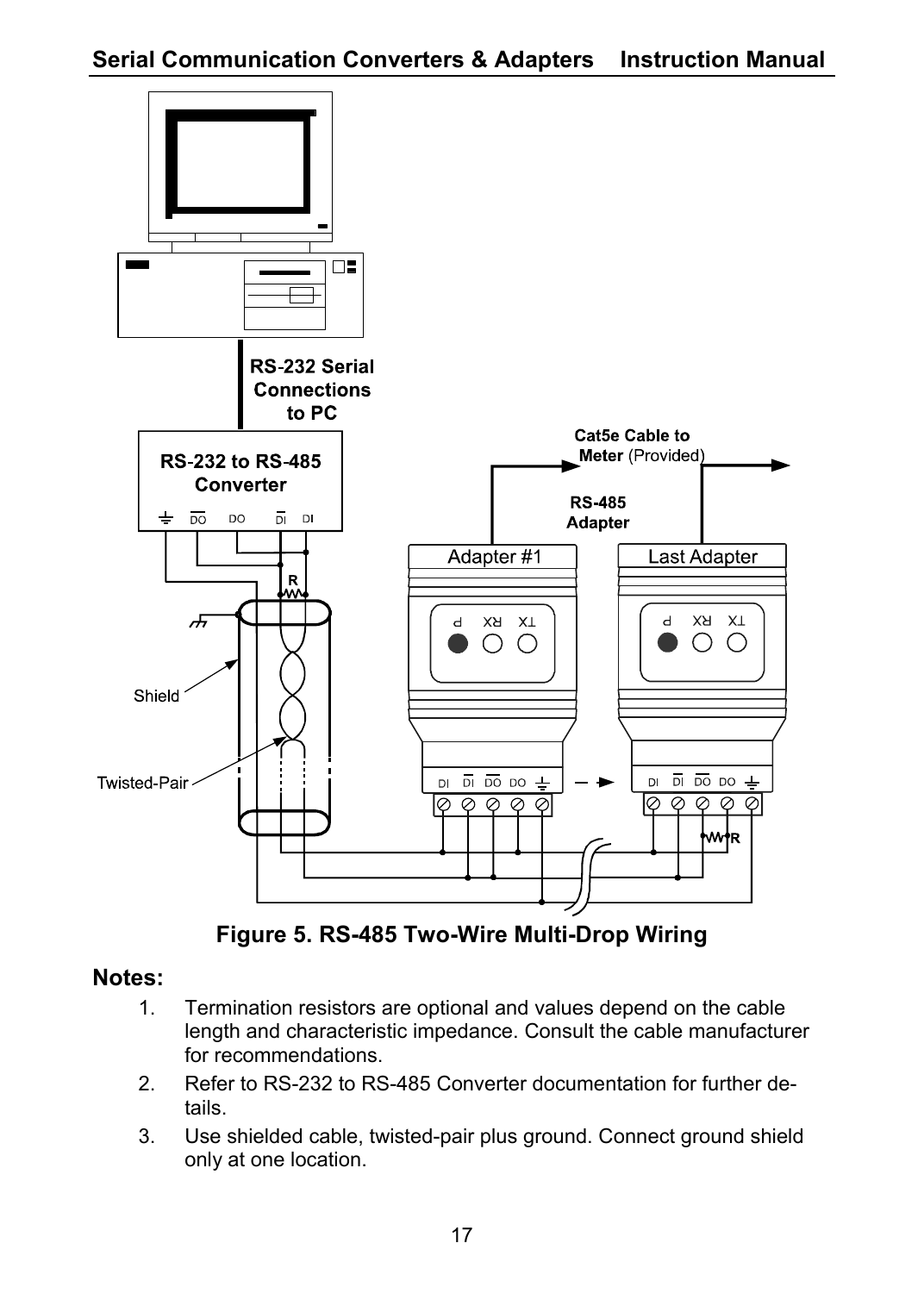#### **Connections**

A Cat5e cable is provided to connect the PROVU meter to the PDA1485 adapter.

Figure 6 details the wiring connections from the PDA1485 to an RS-422/485 serial converter (such as the PDA7485 or PDA8485) for a four-wire network.

| PDA1485 to RS-422/485 Serial<br><b>Converter Connections</b> |                                  |
|--------------------------------------------------------------|----------------------------------|
| RS-422/485<br><b>Serial Converter</b>                        | <b>PDA1485</b><br>RS-485 Adapter |
| ≑                                                            | ≑                                |
| DO                                                           | וח                               |
| DO                                                           | DΙ                               |
| DΙ                                                           | חח                               |
|                                                              |                                  |

#### **Figure 6. Connections for PDA1485 to Serial Converter**

If the serial converter is configured for a two-wire network then the requirement to externally wire the DO to the DI and the /DO to the /DI on the PDA1485 screw terminal connector is needed.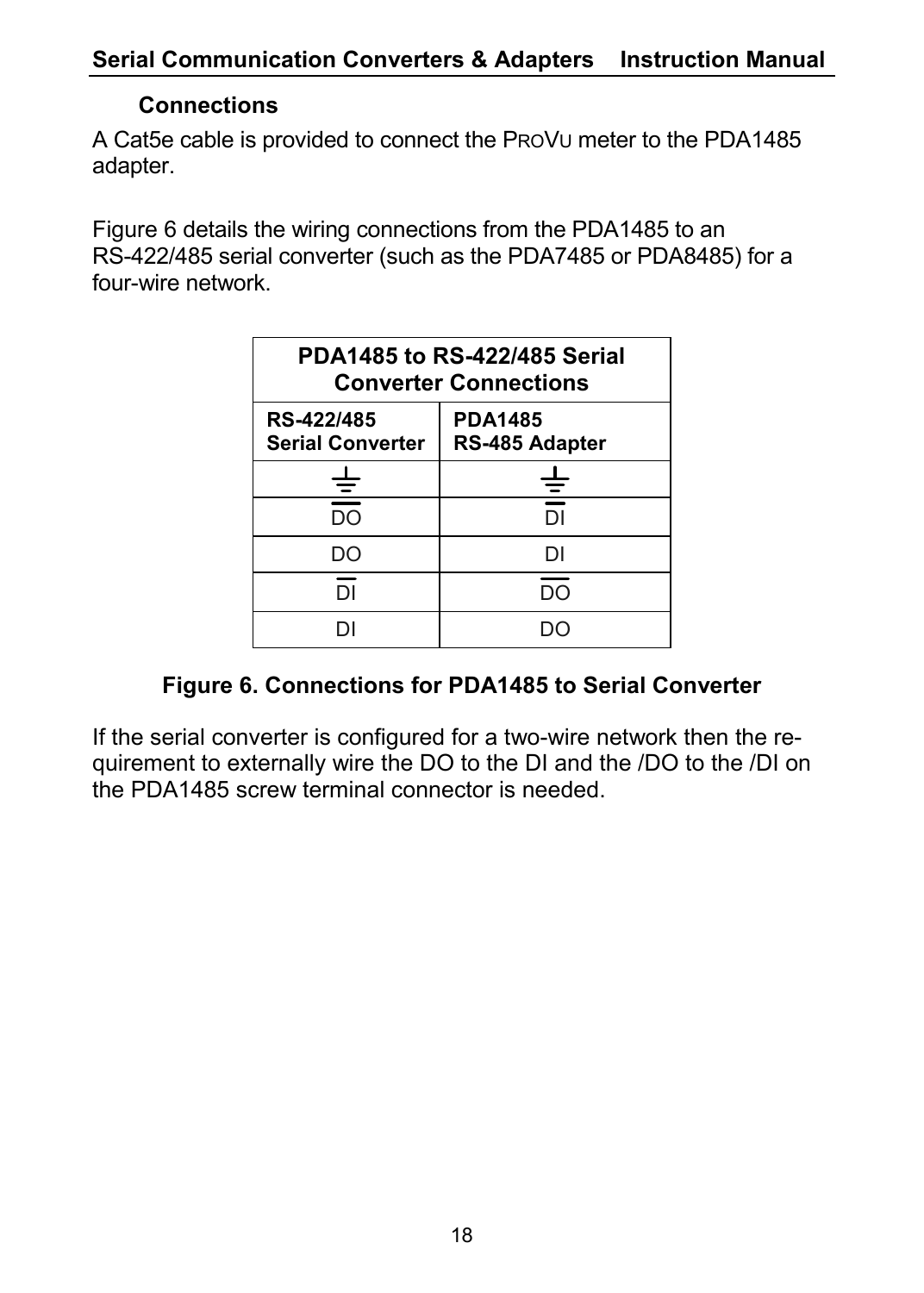## **PDA7232 TRIDENT RS-232 SERIAL ADAPTER**



### **Description**

The PDA7232 converts the serial output of the PD765 Trident meter to an unbalanced, full-duplex RS-232 signal.

The RS-232 port has a female DB9 connector with pins 2 (RX output), 3 (TX input), and 5 (Signal Ground). Pins 7 (RTS) and 8 (CTS) are tied together, and pins 1 (CD), 4 (DTR), and 6 (DSR) are tied together. The adapter is powered by the PD765 Trident meter.

Baud rates are adjustable and handled by the PD765 (see the Trident Instruction Manual for more details).

The PDA7232 has three diagnostic LEDs: a Power (P) LED to show when the adapter is powered properly, a Transmit Data (TX) LED to show when the adapter is sending data out from the PC side, and a Receive Data (RX) LED to show when the adapter is receiving data from the Trident PD765 meter.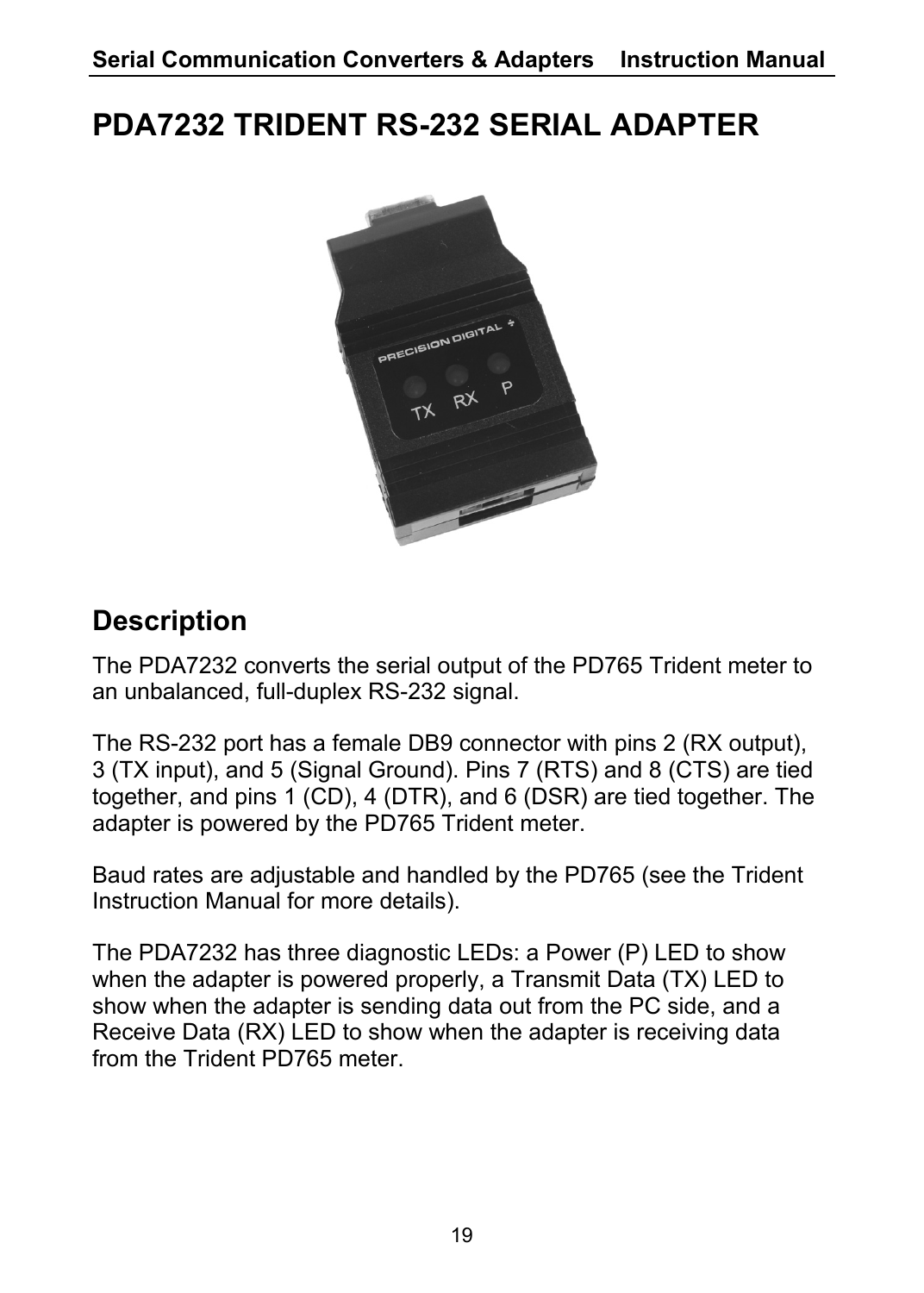### **Serial Communication Converters & Adapters Instruction Manual Installation**

Figure 7 shows the connection of a Trident meter to a PC using the PDA7232 serial adapter. The PDA7232 has an RJ11 connector to connect the PDA7420 modular cable and a PC compatible 9-pin D subminiature connector (DB9). The DB9 can be connected directly to the PC or by using a standard serial extension cable.



**Figure 7. RS-232 Adapter Connections**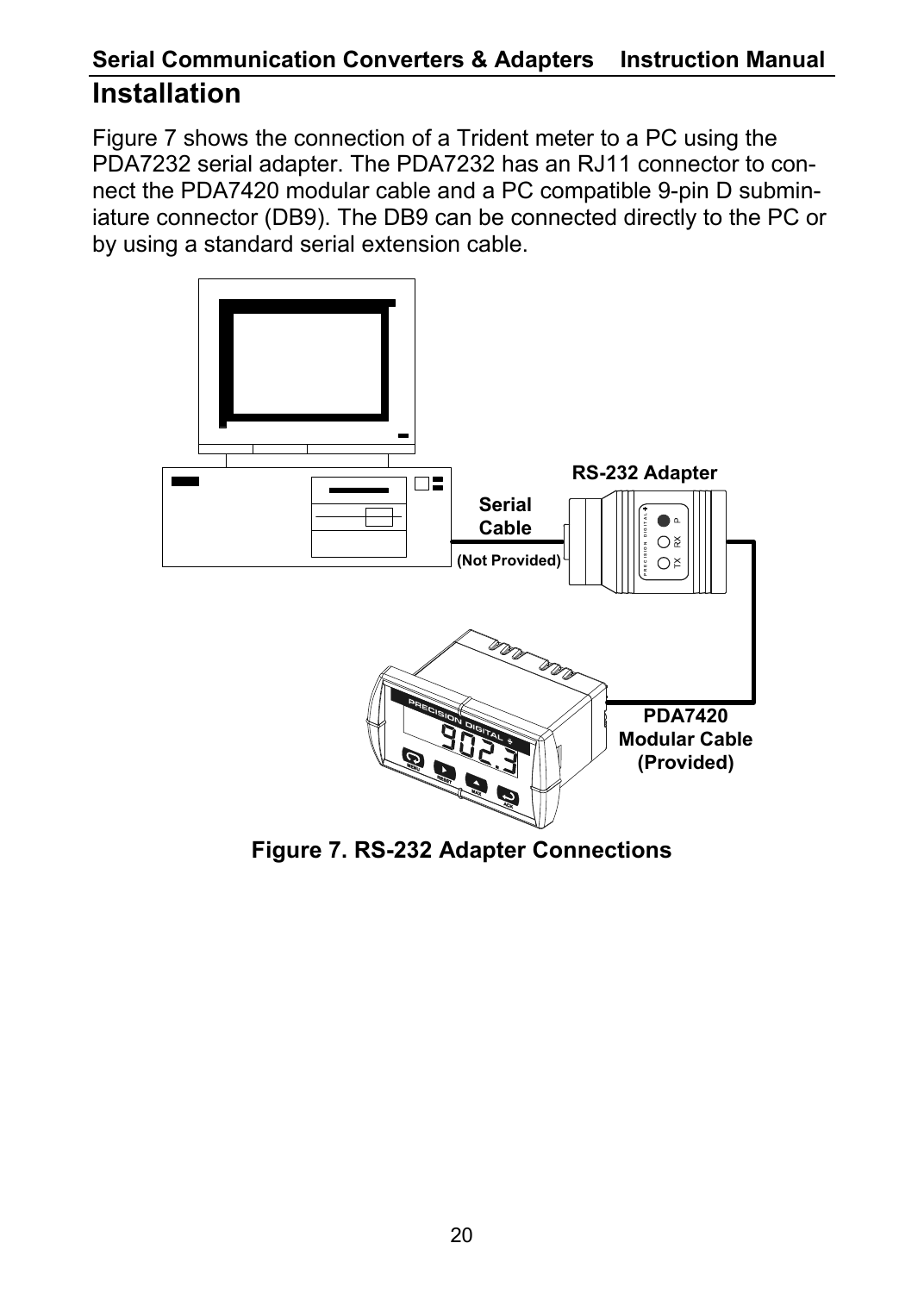#### **Connections**

A PDA7420 cable is provided to connect the Trident meter to the PDA7232 serial adapter. Figure 8 shows the PDA7420 cable details.



**Figure 8. Standard Modular Cable Wiring** 

### **PD765 Serial Communication Address (5ErL)**

For the PD765 Trident meter the address may be programmed from 00 to 99 for PDC Protocol and from 1 to 247 for Modbus RTU. The PD765 Trident meter is factory set to PDC Protocol at address 00.

To change the PD765 Trident meter address:

- 1. Press and hold **Right** arrow and **Menu** buttons for three seconds to access Advanced Features menu of the meter.
- 2. Press **Up** arrow until Serial (SErL) menu is displayed and press Enter/Ack, Rddr is displayed.
- 3. Press **Enter/Ack** to change meter address using **Right** and **Up** arrow buttons. Press **Enter/Ack** to accept.
- 4. Press **Menu** button to exit and return to Run Mode.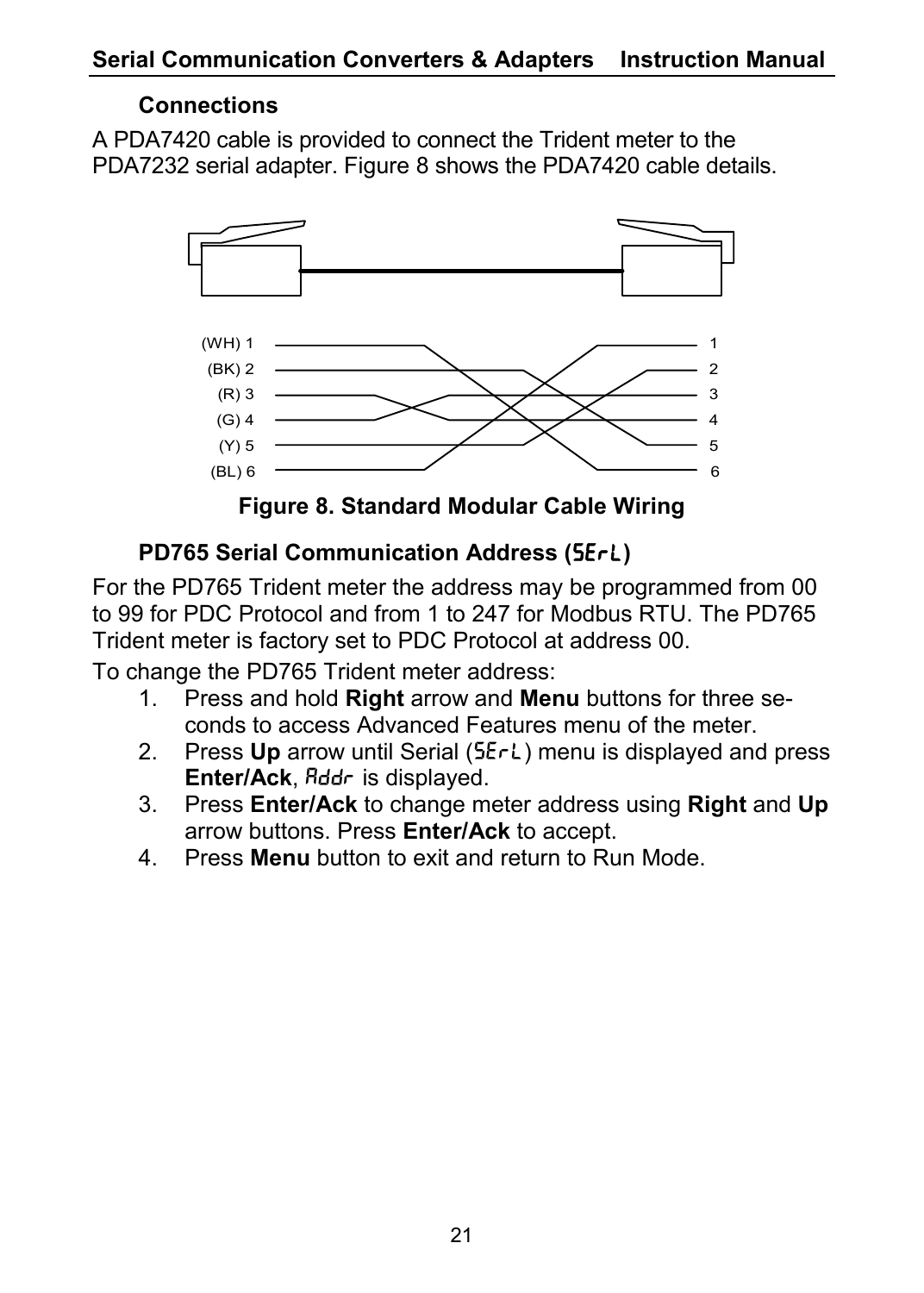## **PDA7422 TRIDENT RS-485 SERIAL ADAPTER**



## **Description**

The PDA7422 converts the serial output of the PD765 Trident meter to balanced, full or half-duplex RS-485 signals.

The PD7422 has a removable screw terminal connector for the 485 terminals which includes Transmit Data (DO) and (/DO), Receive Data (DI) and (/DI), and Signal Ground.

Baud rates are adjustable and handled by the PD765 (see the Trident Instruction Manual for more details).

The PDA7422 has three diagnostic LEDs: a Power (P) LED to show when the adapter is powered properly, a Transmit Data (TX) LED to show when the adapter is sending data out from the PC side, and a Receive Data (RX) LED to show when the adapter is receiving data from the Trident PD765 meter.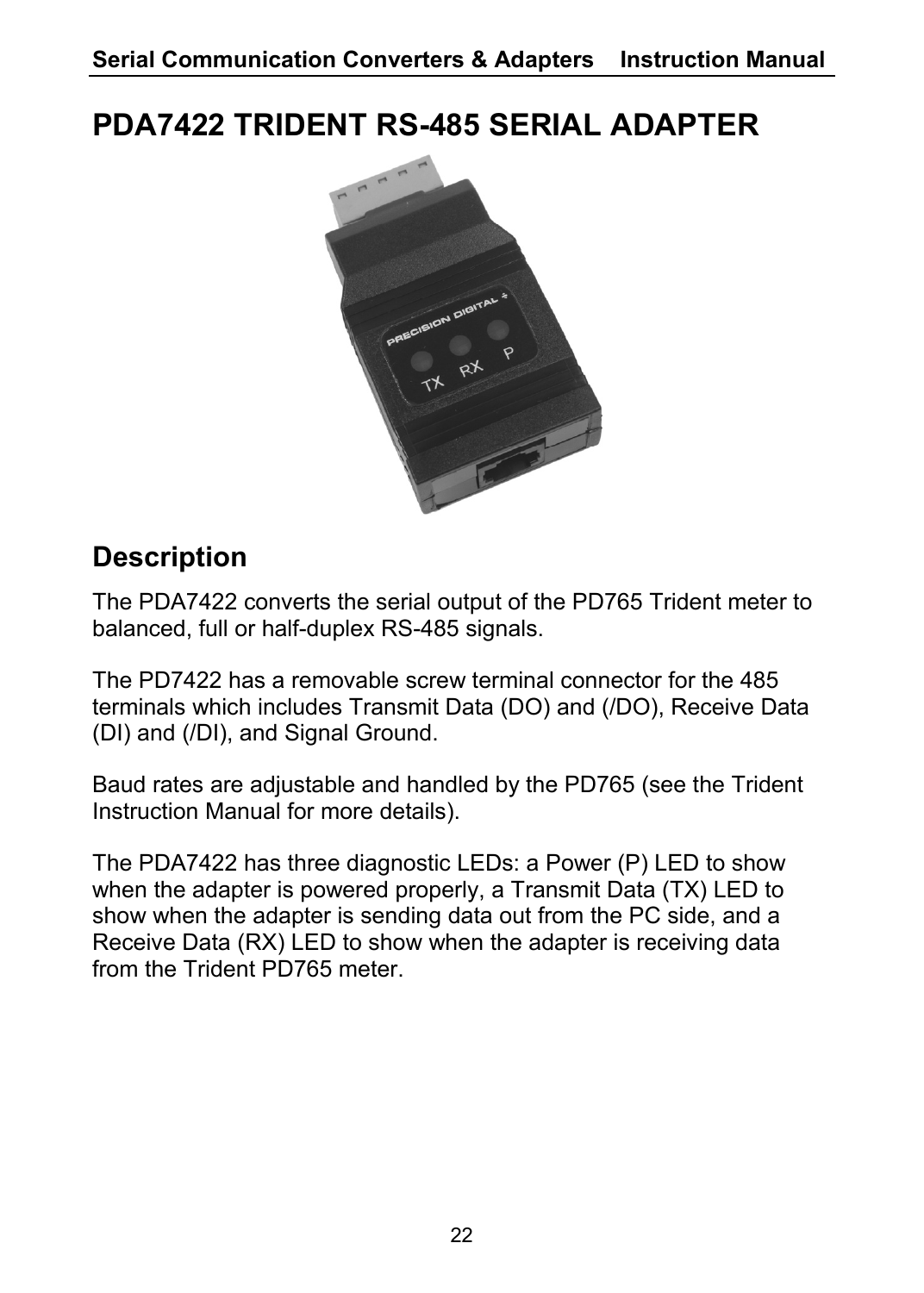## **Installation**

Figure 9 shows the connection of a Trident meter to a PC using the PDA7422 serial adapter and a PDA7485 RS-232 to RS-422/485 converter in an RS-422 network. The PDA7422 has an RJ11 connector to connect the PDA7420 modular cable and a screw terminal connector to connect to the RS-422 network. Figure 10 shows the connection of several Trident meters with PDA7422 serial adapters to a PC using a PDA7485 RS-232 to RS-422/485 converter in an RS-485 network.

### **PD765 Serial Communication Address (5ErL)**

When using more than one meter in a multi-drop or multi-point mode, each meter must be provided with its own unique address. For the PD765 Trident meter the address may be programmed from 00 to 99 for PDC Protocol and from 1 to 247 for Modbus RTU. The PD765 Trident meter is factory set to PDC Protocol at address 00.

To change the PD765 Trident meter address:

- 1. Press and hold **Right** arrow and **Menu** buttons for three seconds to access Advanced Features menu of the meter.
- 2. Press **Up** arrow until Serial (SErL) menu is displayed and press **Enter/Ack,** *Rddr* is displayed.
- 3. Press **Enter/Ack** to change meter address using **Right** and **Up** arrow buttons. Press **Enter/Ack** to accept.
- 4. Press **Menu** button to exit and return to Run Mode.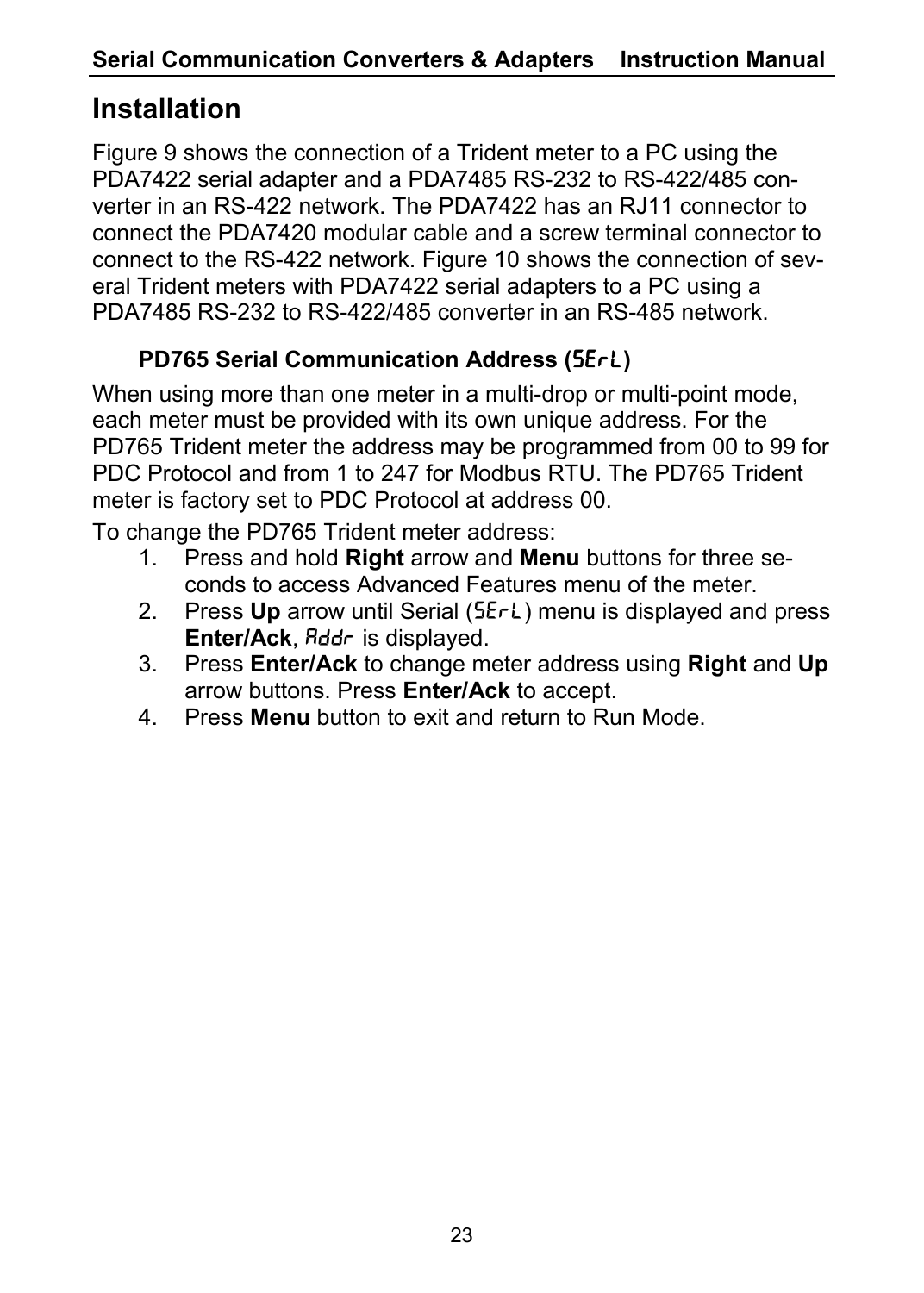

**Figure 9. RS-422 or RS-485 Wiring** 

#### **Notes:**

- 1. Termination resistors are optional and values depend on the cable length and characteristic impedance. Consult the cable manufacturer for recommendations.
- 2. Refer to RS-232 to RS-422/485 Converter documentation for further details.
- 3. Use shielded cable, twisted-pairs plus ground. Connect ground shield only at one location.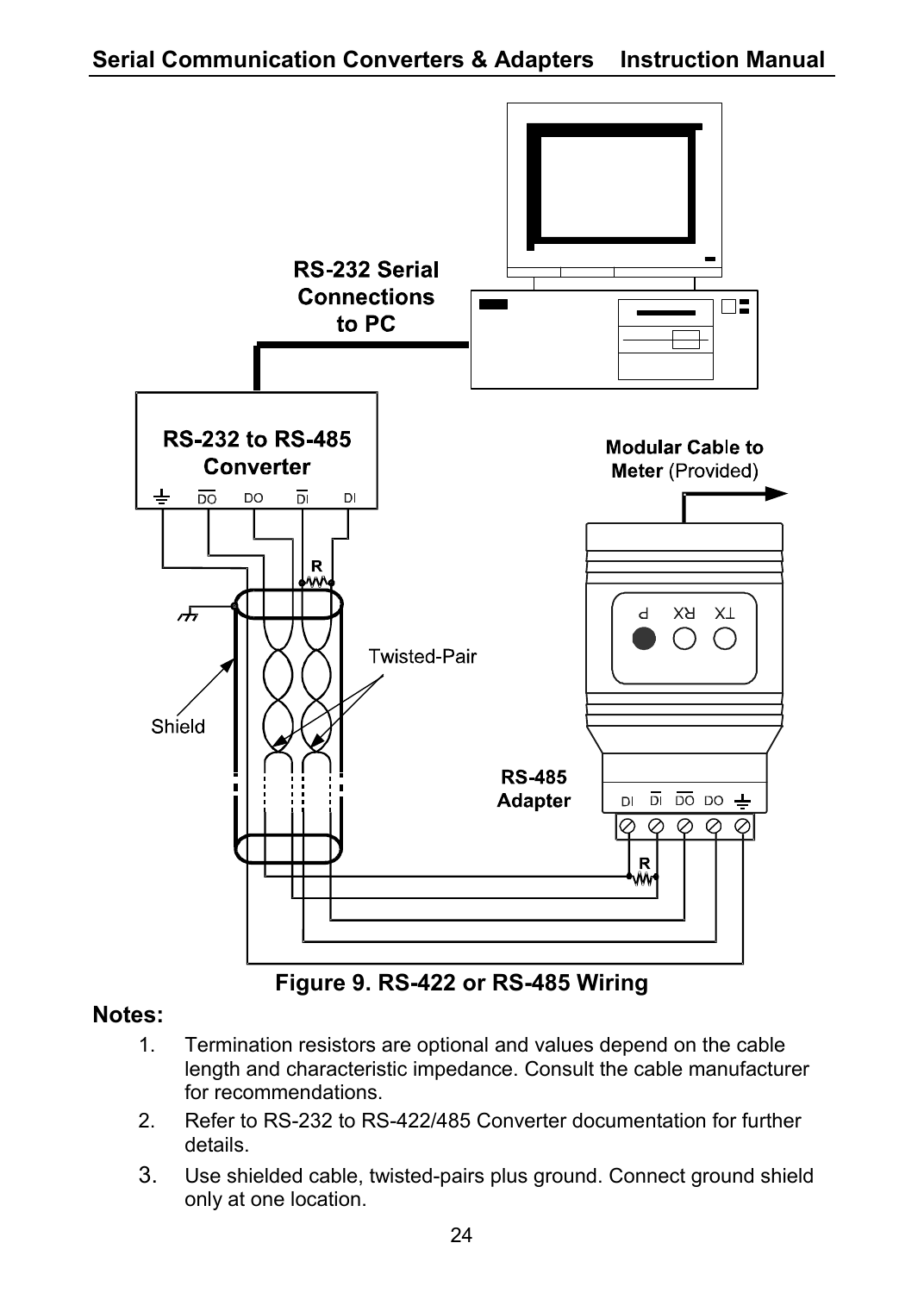

**Figure 10. RS-485 Two-Wire Multi-Drop Wiring** 

#### **Notes:**

- 1. Termination resistors are optional and values depend on the cable length and characteristic impedance. Consult the cable manufacturer for recommendations.
- 2. Refer to RS-232 to RS-485 Converter documentation for further details.
- 3. Use shielded cable, twisted-pair plus ground. Connect ground shield only at one location.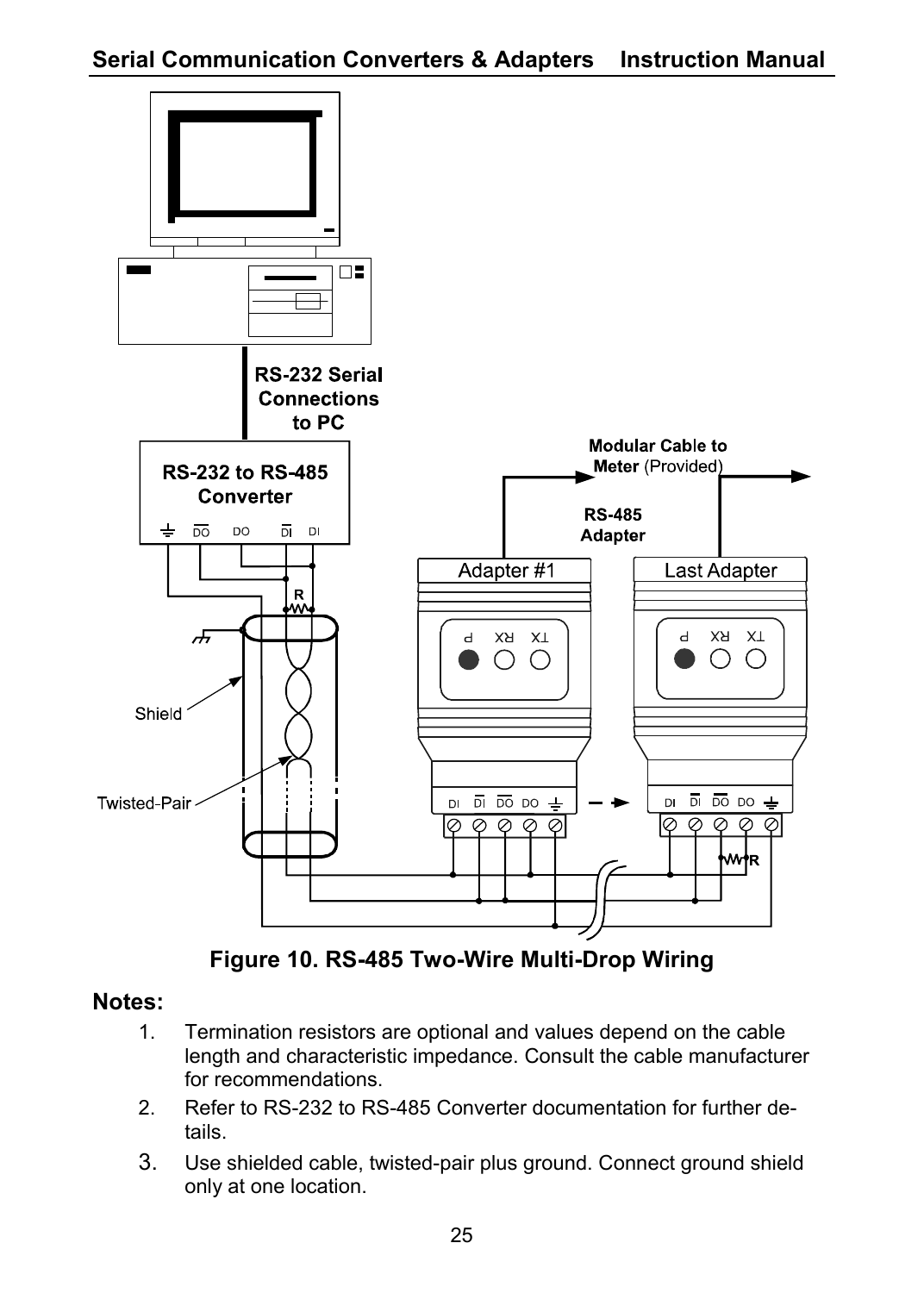#### **Serial Communication Converters & Adapters Instruction Manual Connections**

A PDA7420 cable is provided to connect the Trident meter to the PDA7422 adapter. Figure 11 shows the PDA7420 cable details.



**Figure 11. Standard Modular Cable Wiring** 

Figure 12 details the wiring connections from the PDA7422 to an RS-422/485 serial converter (such as the PDA7485 or PDA8485) for a four-wire network.

| PDA7422 to RS-422/485 Serial<br><b>Converter Connections</b> |                                  |
|--------------------------------------------------------------|----------------------------------|
| RS-422/485<br><b>Serial Converter</b>                        | <b>PDA7422</b><br>RS-485 Adapter |
| Ξ                                                            |                                  |
| DO                                                           | DΙ                               |
| DΟ                                                           | וח                               |
| <b>DI</b>                                                    | חח                               |
|                                                              |                                  |

#### **Figure 12. Connections for PDA7422 to Serial Converter**

If the serial converter is configured for a two-wire network then the requirement to externally wire the DO to the DI and the /DO to the /DI on the PDA7422 screw terminal connector is needed.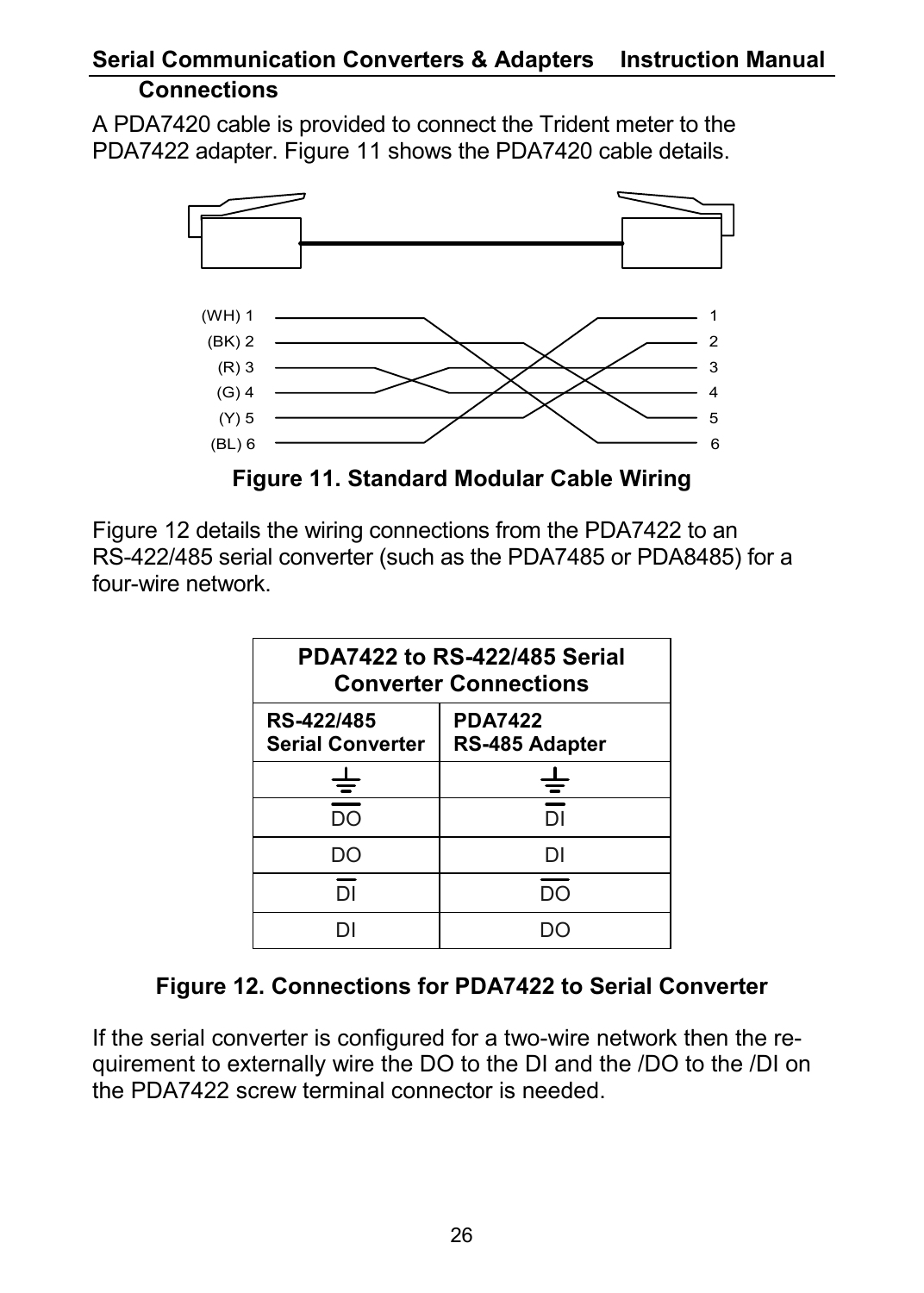**PDA7485 RS-232 TO RS-422/485 CONVERTER** 



## **Description**

The PDA7485 converts unbalanced, full-duplex RS-232 signals to balanced, full or half-duplex RS-422 or RS-485 signals.

The RS-232 port, configured as a DTE port, has a female DB9 connector with pins 2 (RX output), 3 (TX input), and 5 (Signal Ground). Pins 7 (RTS) and 8 (CTS) are tied together, and pins 1 (CD), 4 (DTR), and 6 (DSR) are tied together. The RS-485 terminal blocks support Transmit Data (DO) and (/DO), Receive Data (DI) and (/DI), and Signal Ground. A separate terminal block supports the power input (+12VDC) and power ground (GND).

Baud rates are automatic and handled by the PDA7485.

The PDA7485 has three diagnostic LEDs: a Power (P) LED to show when the converter is powered properly, a Transmit Data (TX) LED to show when the converter is sending data out from the PC side, and a Receive Data (RX) LED to show when the converter is receiving data from the network side.

The DIP switch SW1 is located between the screw terminal connectors and allows for system configurations.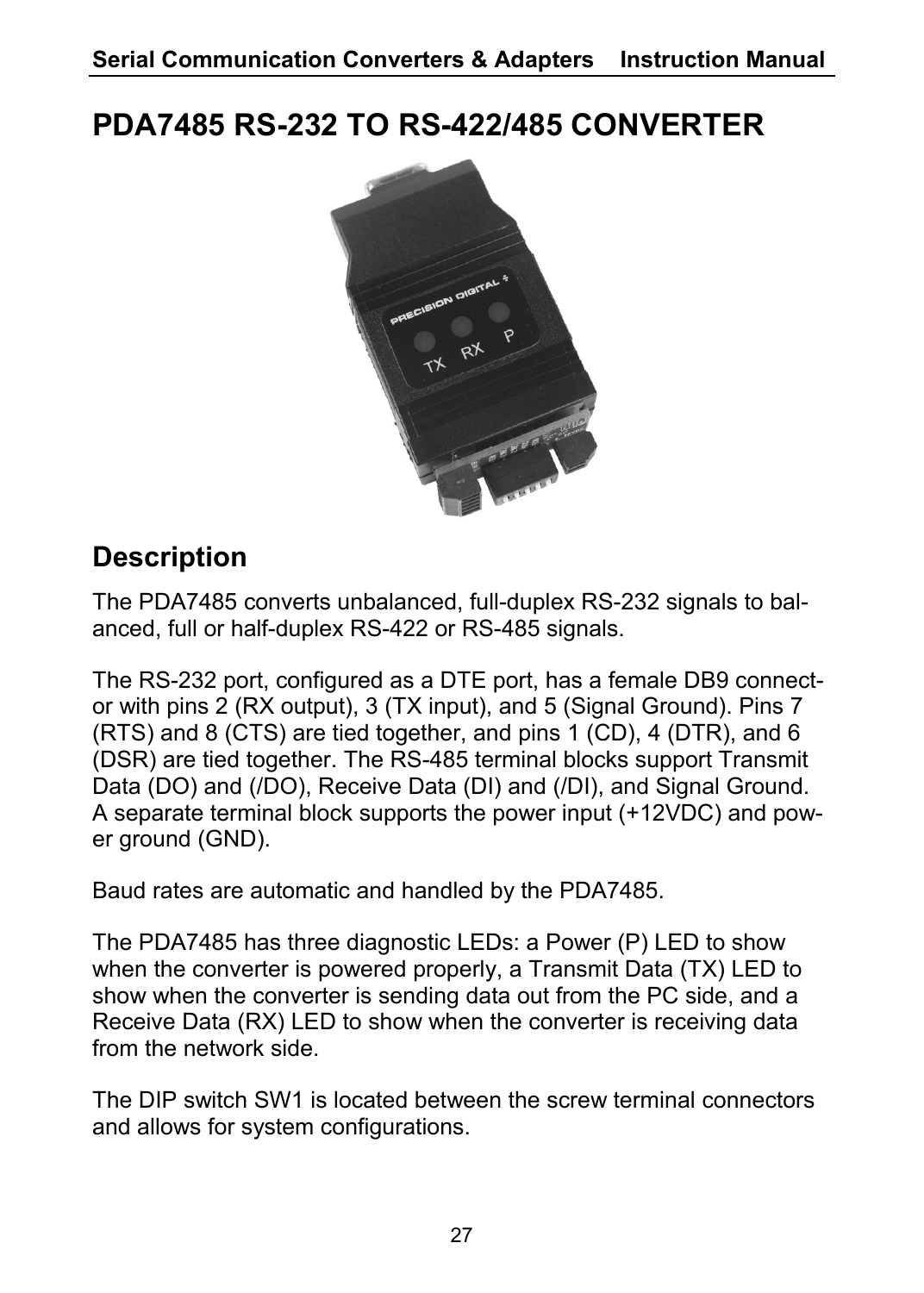### **Serial Communication Converters & Adapters Instruction Manual Installation**

The DIP switch SW1 allows for several different options. Factory settings for the switch are shown in Figure 13.



#### **Figure 13. PDA7485 Terminal Connectors and DIP Switch**

The TERM switch position adds an internal 120 ohm termination resistor when ON (up). Termination should be used on both ends of the network with high data rates and long wiring runs.

To configure a two-wire network set both of the 2 WIRE switch positions to ON (up). For a four-wire network set both of the 2 WIRE switches to OFF (down).

When the RS422 switch position is ON (up) it is configured for an RS-422 network. For RS-485 networks set the RS422 switch to OFF (down).

The ECHO switch position allows the data being sent from the RS-232 port to be echoed back into the RS-232 port. In most networks, this is an undesired effect and the ECHO switch would be OFF (down).

| <b>PDA7485 DIP Switch Settings</b> |                                                     |  |
|------------------------------------|-----------------------------------------------------|--|
| <b>SW1 Switch Position</b>         | <b>ON Setting Function</b>                          |  |
|                                    | Network Termination Included<br>(120 ohm)           |  |
| 2                                  | 2-Wire Network Mode Connection<br>(factory setting) |  |
| 3                                  | 2-Wire Network Mode Connection<br>(factory setting) |  |
| 4                                  | RS-422 Mode                                         |  |
| 5                                  | <b>ECHO Mode</b>                                    |  |

#### **Figure 14. PDA7485 DIP Switch Settings**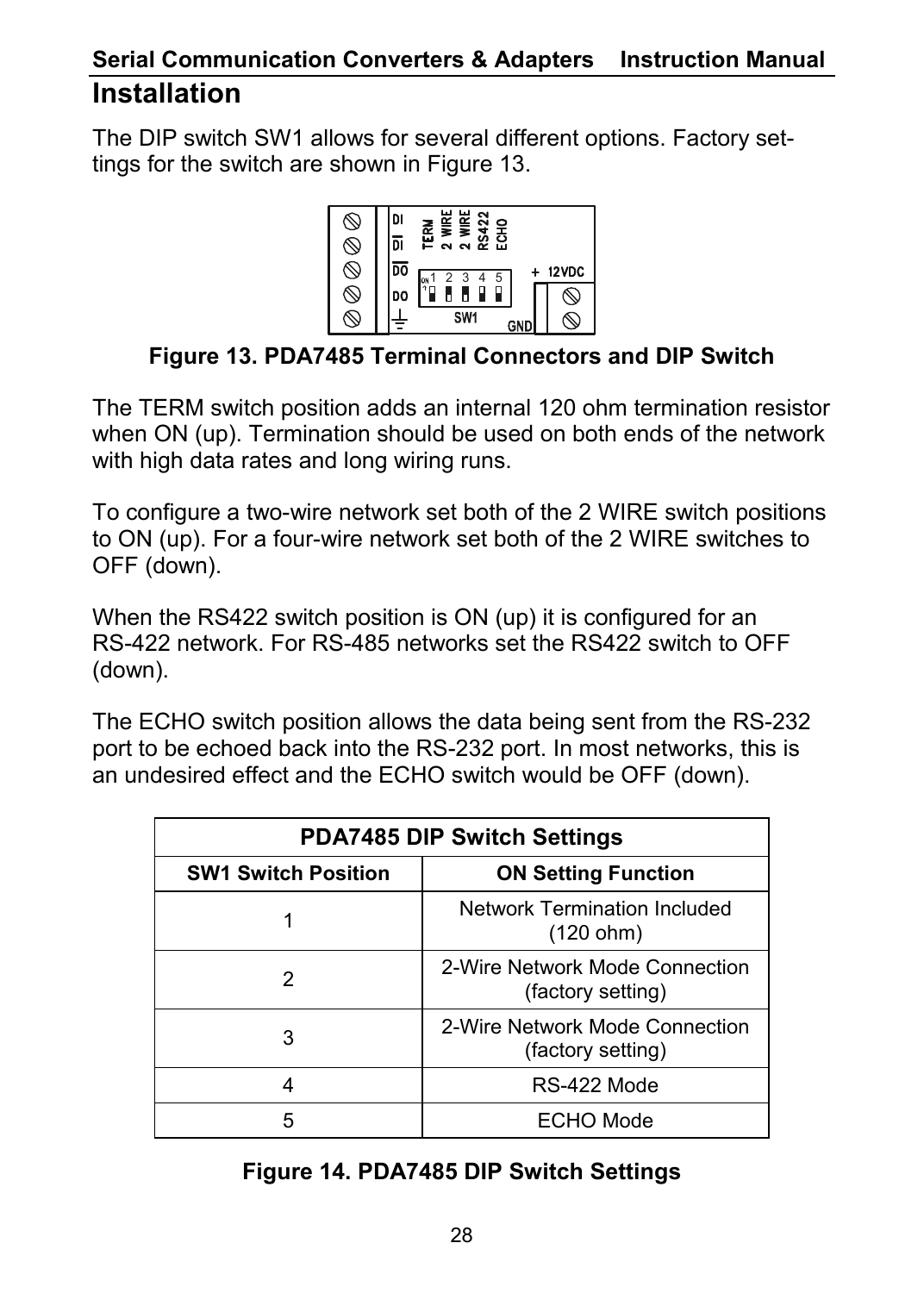### **Serial Communication Converters & Adapters Instruction Manual**

Figure 15 shows an example configuration of a two-wire network. Each device (e.g. Trident PD765 meter) connected to the same network must have a unique address.



**Figure 15. RS-485 Two-Wire Multi-Drop Wiring** 

#### **Notes:**

- 1. Termination resistors are optional and values depend on the cable length and characteristic impedance. Consult the cable manufacturer for recommendations.
- 2. Refer to PDA7422 documentation for further details.
- 3. Use shielded cable, twisted-pair plus ground. Connect ground shield only at one location.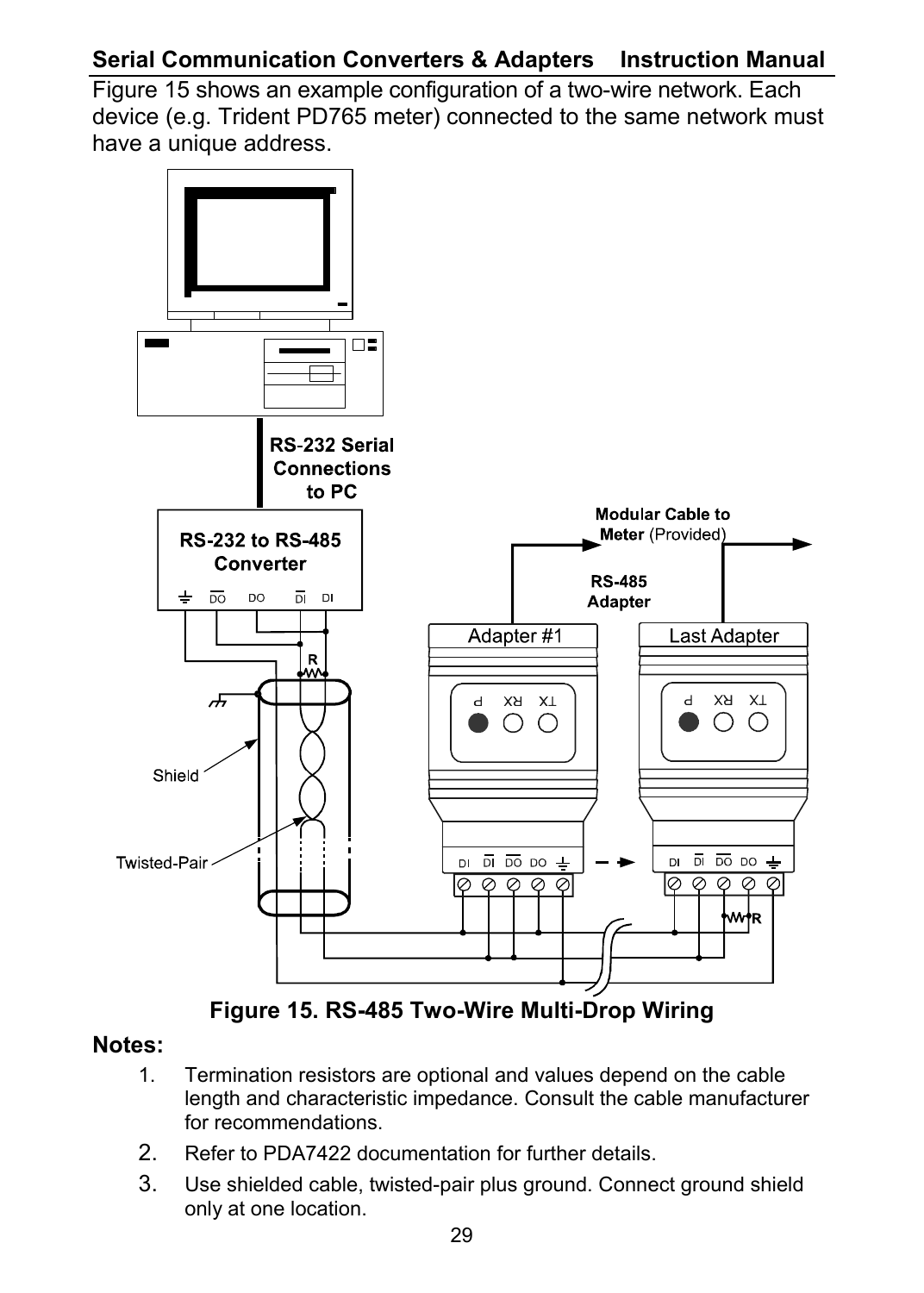#### **Serial Communication Converters & Adapters Instruction Manual Connections**

To power the PDA7485, connect 12 VDC to the +12VDC and ground to the GND screw terminals from the supplied 115 VAC/12 VDC adapter.

The PDA7485 may be configured for either a four-wire or two-wire network. Figure 16 details the wiring connections from the PDA7485 to an RS-422/485 serial device in a four-wire network.

| PDA7485 to RS-422/485 Serial Device Four-Wire Connections |                          |
|-----------------------------------------------------------|--------------------------|
| <b>PDA7485 Serial Converter</b>                           | RS-422/485 Serial Device |
|                                                           |                          |
| חח                                                        |                          |
| חח                                                        |                          |
|                                                           | חח                       |
|                                                           |                          |

#### **Figure 16. Connections for PDA7485 in a Four-Wire Network**

Figure 17 details the wiring connections from the PDA7485 to an RS-422/485 serial device in a two-wire network when the DIP switches on the PDA7485 have been set to the "2-Wire Mode".

| PDA7485 to RS-422/485 Serial Device Two-Wire Connections |                          |
|----------------------------------------------------------|--------------------------|
| <b>PDA7485 Serial Converter</b>                          | RS-422/485 Serial Device |
|                                                          |                          |
| חח                                                       | <b>DATA</b>              |
| חר                                                       | DATA                     |

#### **Figure 17. Connections for PDA7485 in a Two-Wire Network**

The PDA7485 internally connects the /DI to the /DO and the DI to the DO when the DIP switches are set to "2-Wire Mode". Either the /DI or /DO could be used to connect to /DATA and either the DI or DO could be used to connect to DATA.

Two PDA7485 RS-232 to RS-422/485 Serial Converters could be used as a serial extender to allow RS-232 serial devices to communicate over long distances. This would allow an RS-232 device to operate up to 3,937' (1,200 m).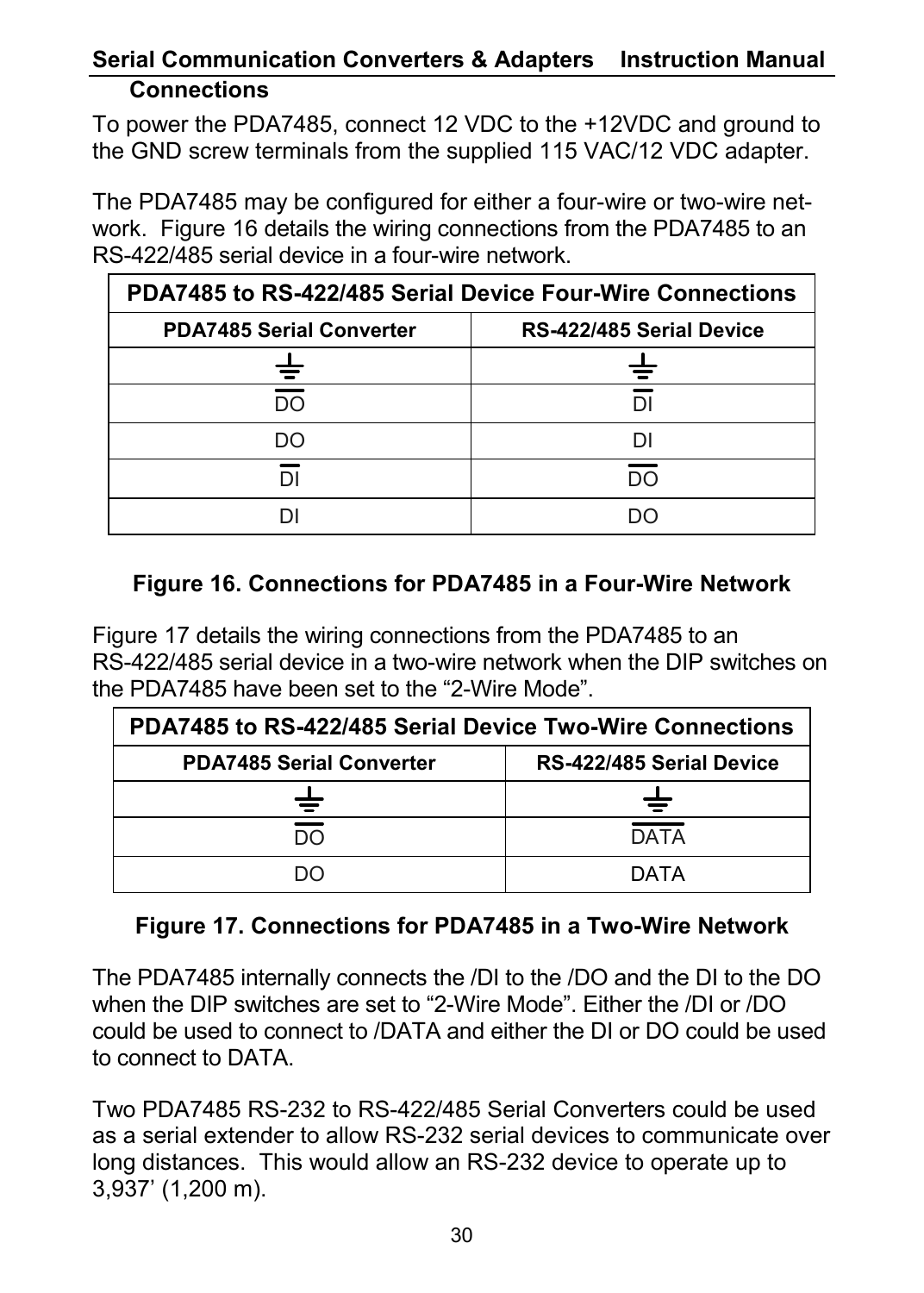## **PDA8006 TRIDENT TO USB SERIAL ADAPTER**



## **Description**

The PDA8006 Trident to USB Serial Adapter allows for direct connection of a Trident meter to the USB port of a PC.

## **Installation**

Figure 21 shows the connection of a Trident Series meter to a PC using a PDA8006 Trident to USB Serial Adapter.



**Figure 18. USB Adapter Connections**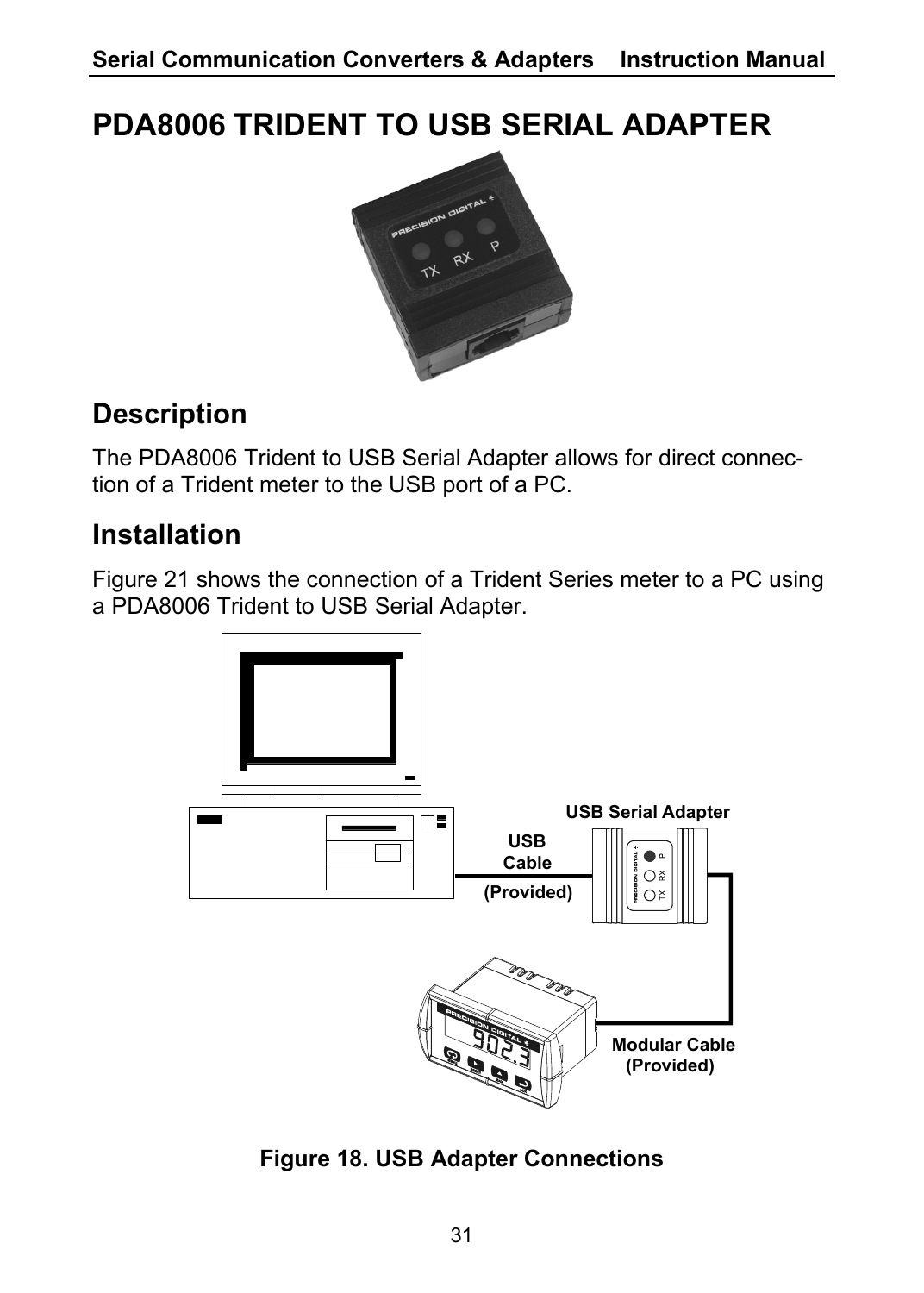## **PDA8008 PROVU TO USB SERIAL ADAPTER**



## **Description**

The PDA8008 PROVU to USB Serial Adapter allows for direct connection of a PROVU Series meter to the USB port of a PC.

## **Installation**

Figure 22 shows the connection of a PROVU Series meter to a PC using a PDA8008 PROVU to USB Serial Adapter.



**Figure 22. USB Adapter Connections**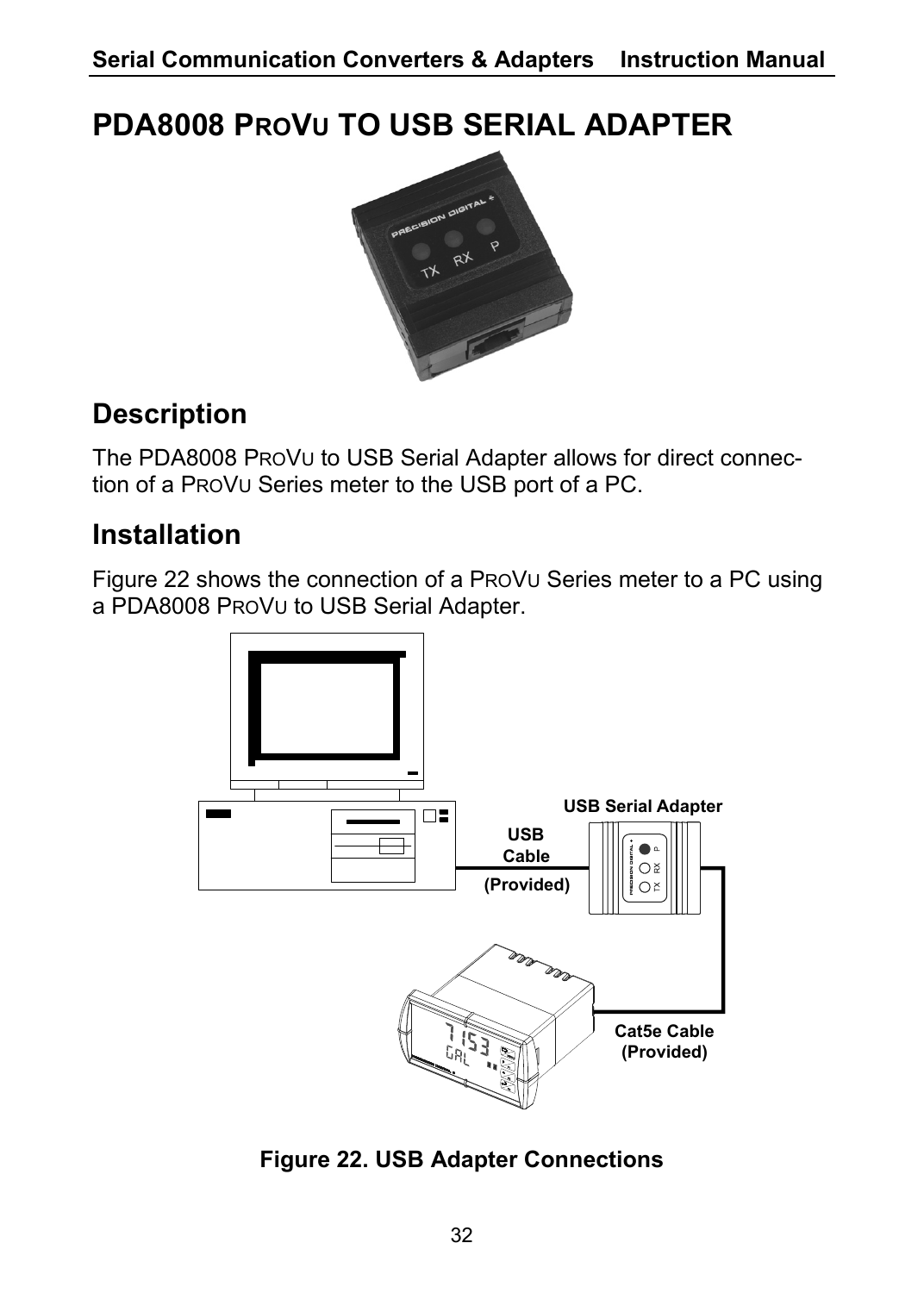## **PDA8232 USB TO RS-232 CONVERTER**



## **Description**

The PDA8232 USB to RS-232 Converter allows for direct connection of a serial device to the USB port of a PC.

### **Installation**

Figure 23. shows the connection of a Trident meter to a PC using a PDA8232 USB to RS-232 Converter, PDA7232 RS-232 adapter, and the PDA7420 Modular Cable.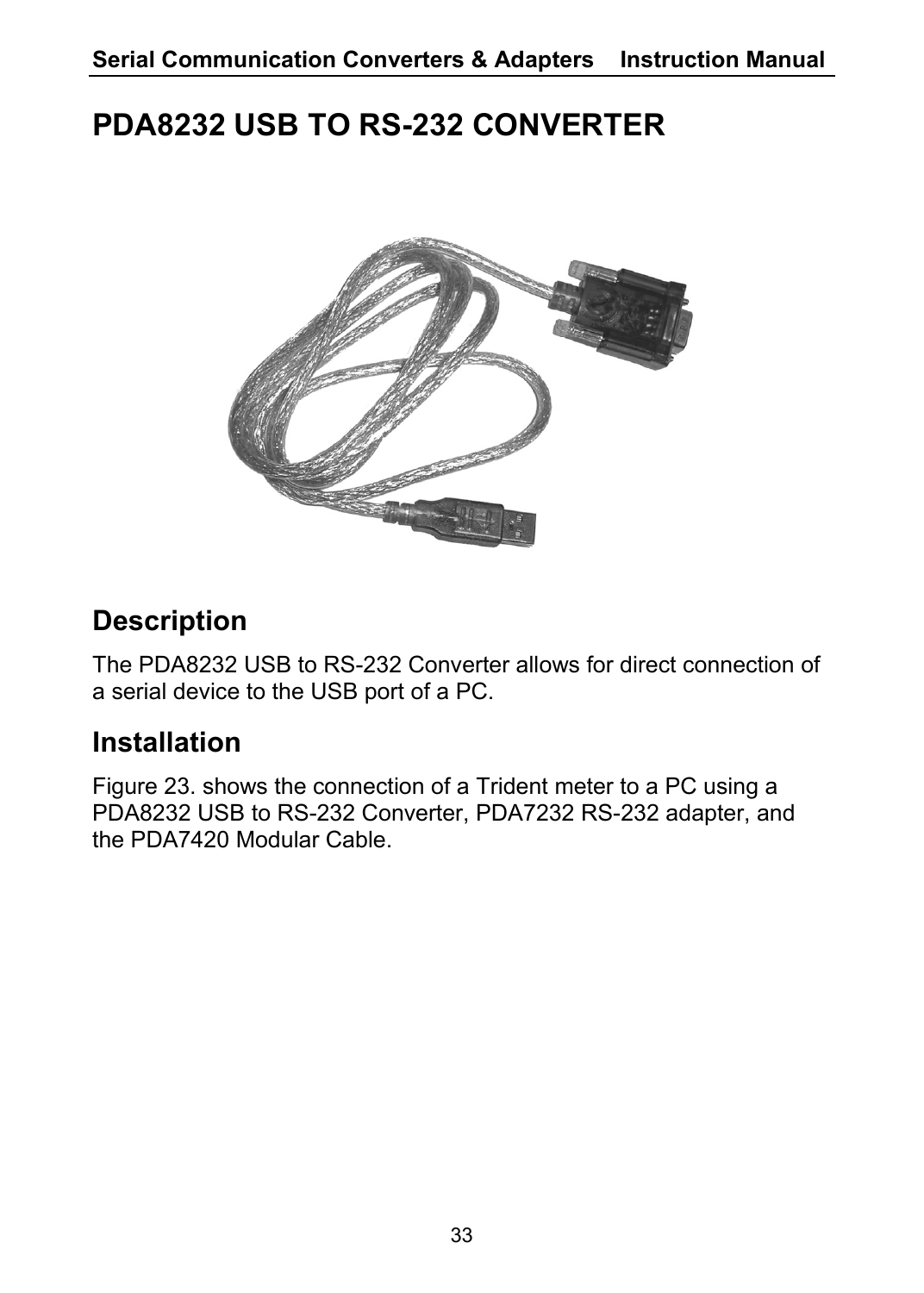

#### **Figure 23. Connections for PDA8232 to serial device**

When connecting a Precision Digital ConsoliDator® to a PC using the PDA8232 USB to RS-232 Converter, a Null Modem Cable (not included) must be used. A Null Modem Cable is a serial cable that swaps pairs of the wires to allow the two connected devices to operate as they would if they were linked using modems.

When connecting the ConsoliDator<sup>®</sup> to a PC via the PDA8232, it is strongly recommended to change the ConsoliDator's parity parameter to "NONE - 8N2," for None parity, 2 stop bits.

Two PDA7485 RS-232 to RS-422/485 Serial Converters could be used as a serial extender to allow RS-232 serial devices to communicate over long distances. This would allow an RS-232 serial device, such as the Precision Digital ConsoliDator<sup>®</sup>, to operate up to 3,937' (1,200 m).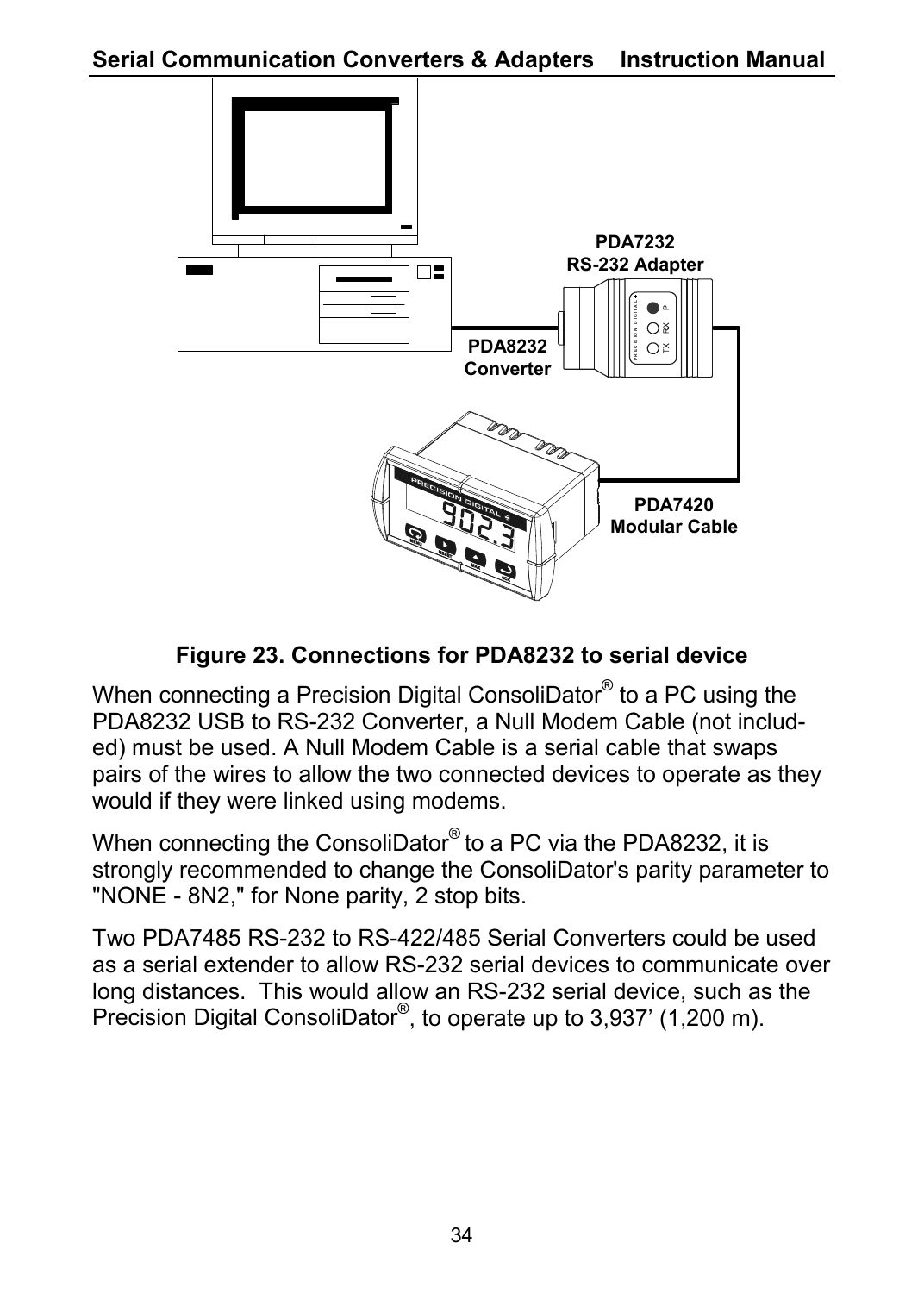## **PDA8485 USB TO RS-422/485 CONVERTER**



## **Description**

The PDA8485 converts USB to balanced, full or half-duplex RS-422 or RS-485 signals.

The PDA8485 has a removable screw terminal connector for the RS-422/485 terminals which includes Transmit Data (DO) and (/DO), Receive Data (DI) and (/DI), and Signal Ground.

Baud rates are automatic and handled by the PDA8485.

The PDA8485 has three diagnostic LEDs: a Power (P) LED to show when the converter is powered properly, a Transmit Data (TX) LED to show when the converter is sending data out from the PC side, and a Receive Data (RX) LED to show when the converter is receiving data from the network side.

The DIP switch SW1 is located inside the case and allows for system configurations.

### **Installation**

The DIP switch SW1 allows for several different options. Factory settings for the switch are shown in Figure 24.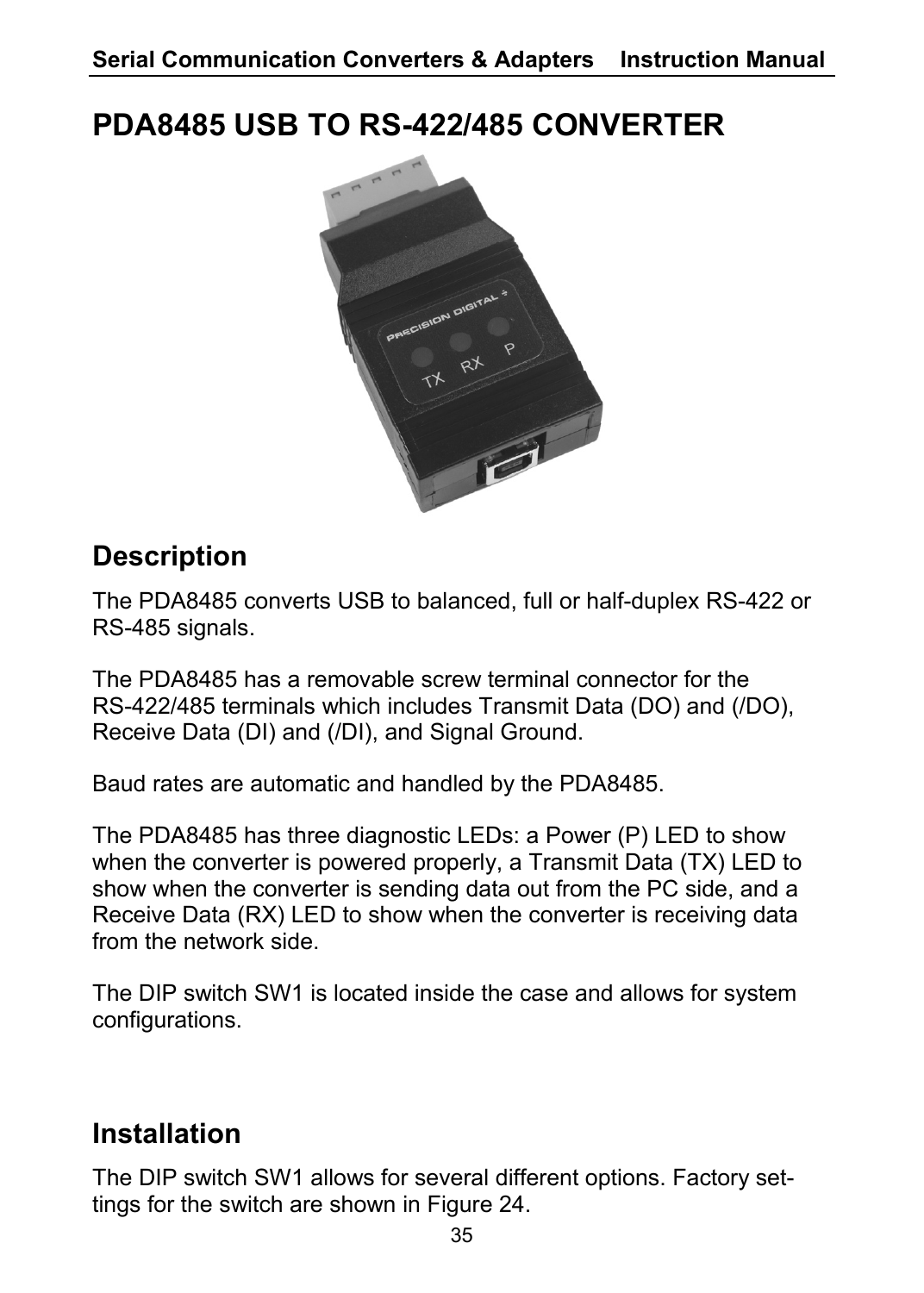

**Figure 24. PDA8485 DIP Switch Location** 

The termination switch position adds an internal 120 ohm termination resistor when ON (up). Termination should be used on both ends of the network with high data rates and long wiring runs.

To configure a two-wire network set both of the 2-wire switch positions to ON (up). For a four-wire network set both of the 2-wire switches to OFF (down).

When the RS-422 switch position is ON (up) and the RS-485 switch position is OFF (down) it is configured for an RS-422 network.When the RS-422 switch position is OFF (down) and the RS-485 switch position is ON (up) it is configured for an RS-485 network.

| <b>PDA8485 DIP Switch Settings</b> |                                                     |
|------------------------------------|-----------------------------------------------------|
| <b>SW1 Switch Position</b>         | <b>ON Setting Function</b>                          |
|                                    | <b>Network Termination Included</b><br>(120 ohm)    |
| 2                                  | 2-Wire Network Mode Connection<br>(factory setting) |
| 3                                  | 2-Wire Network Mode Connection<br>(factory setting) |
| 4                                  | RS-422 Mode                                         |
| 5                                  | RS-485 Mode (factory setting)                       |

#### **Figure 25. PDA8485 DIP Switch Settings**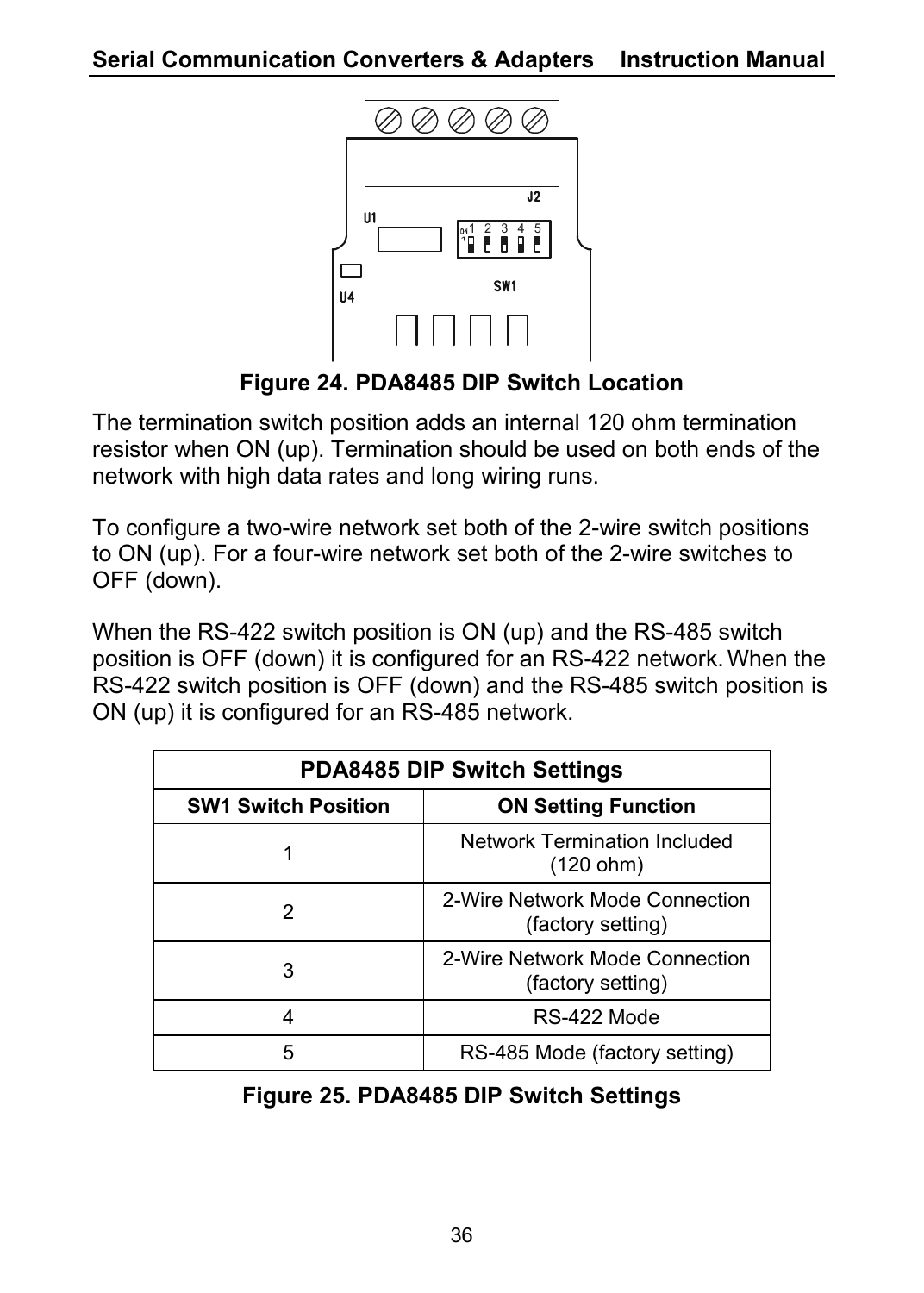#### **Serial Communication Converters & Adapters Instruction Manual Connections**

The PDA8485 is powered by the USB port.

The PDA8485 can be configured for either a four-wire or two-wire network. Figure 26 details the wiring connections from the PDA8485 to an RS-422/485 serial device in a four-wire network.

| PDA8485 to RS-422/485 Serial<br><b>Device Four-Wire Connections</b> |                                    |
|---------------------------------------------------------------------|------------------------------------|
| PDA8485 Serial<br>Converter                                         | <b>RS-422/485 Serial</b><br>Device |
|                                                                     | ╧                                  |
| DΟ                                                                  | DI.                                |
| חח                                                                  | וח                                 |
| DΙ                                                                  | חח                                 |
|                                                                     |                                    |

#### **Figure 26. Connections for PDA8485 in a Four-Wire Network**

Figure 27 details the wiring connections from the PDA8485 to an RS-422/485 serial device in a two-wire network when the DIP switches on the PDA8485 have been set to the "2-Wire Mode".

| PDA8485 to RS-422/485 Serial<br><b>Device Two-Wire Connections</b> |                                           |
|--------------------------------------------------------------------|-------------------------------------------|
| PDA8485 Serial<br>Converter                                        | <b>RS-422/485 Serial</b><br><b>Device</b> |
|                                                                    |                                           |
|                                                                    | <b>DATA</b>                               |
|                                                                    | DATA                                      |

#### **Figure 27. Connections for PDA8485 in a Two-Wire Network**

The PDA8485 internally connects the /DI to the /DO and the DI to the DO when the DIP switches are set to "2-Wire Mode". Either the /DI or /DO could be used to connect to /DATA and either the DI or DO could be used to connect to DATA.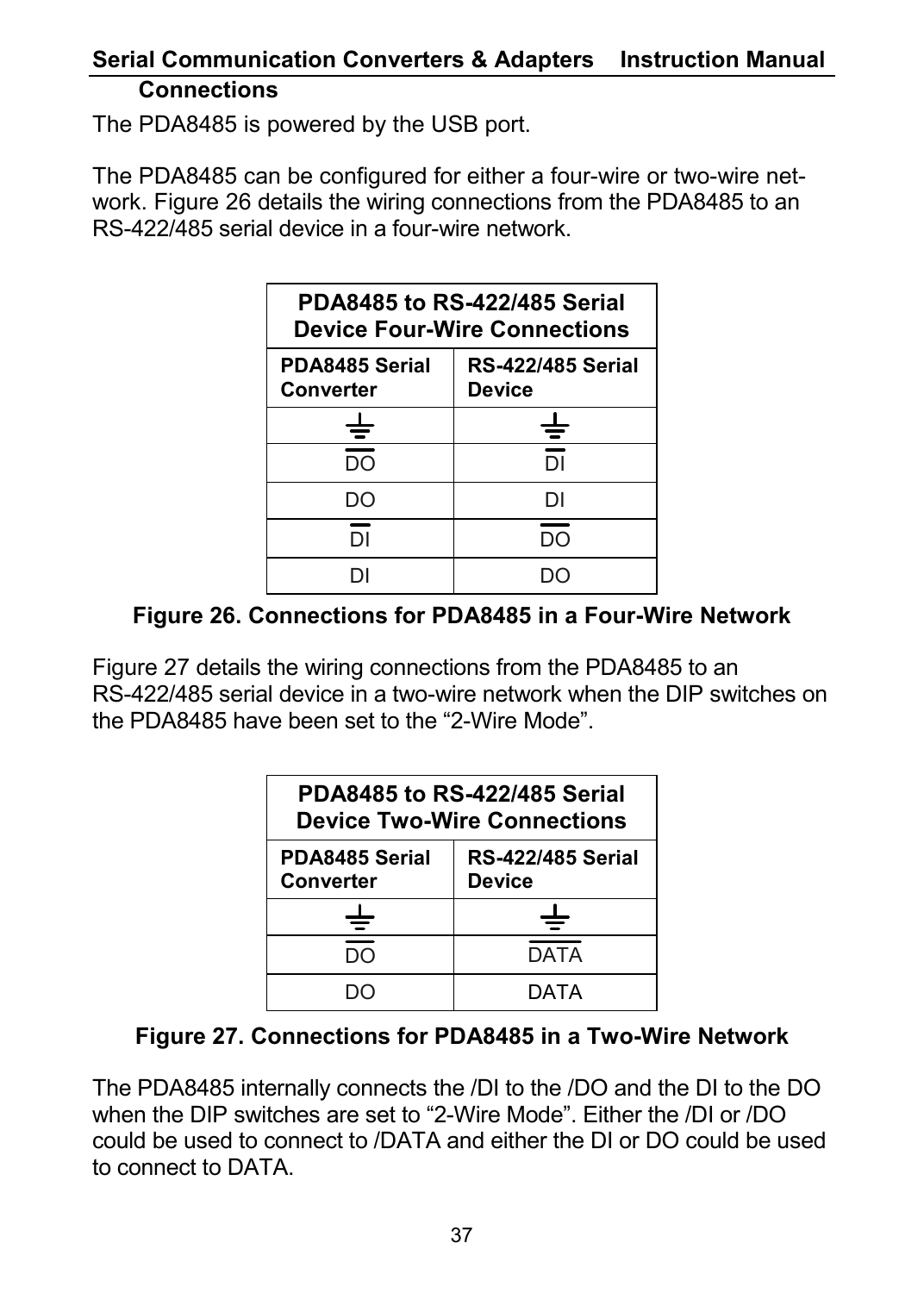### **Serial Communication Converters & Adapters Instruction Manual**

Figure 28 shows an example configuration of a two-wire network. Each device (e.g. Trident PD765 meter) connected to the same network must have a unique address.



R = 120 Ohm termination resistor, typical

**Figure 28. RS-485 Two-Wire Multi-Drop Wiring** 

#### **Notes:**

- 1. Termination resistors are optional and values depend on the cable length and characteristic impedance. Consult the cable manufacturer for recommendations.
- 2. Refer to PDA7422 documentation for further details.
- 3. Use shielded cable, twisted-pair plus ground. Connect ground shield only at one location.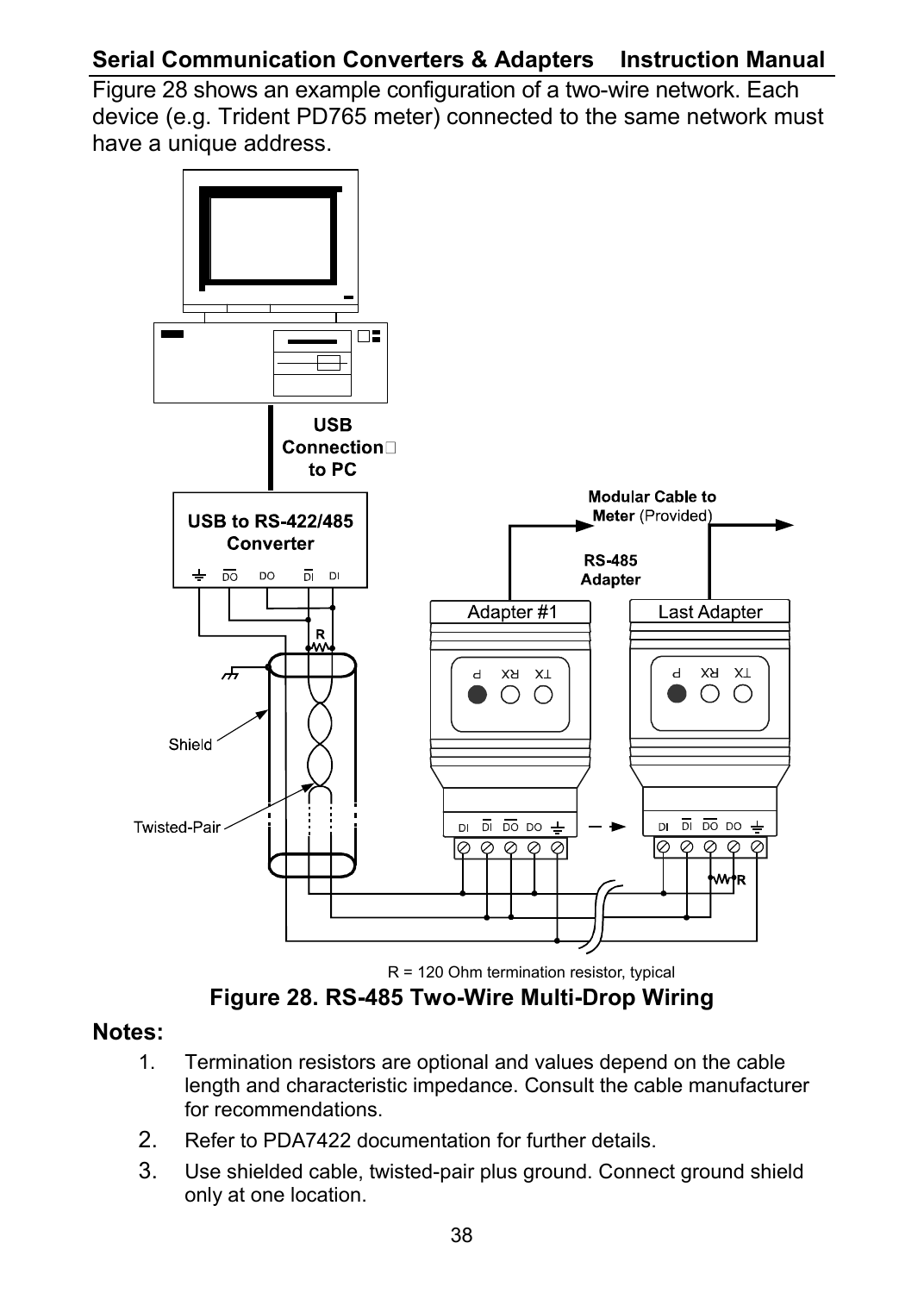## **TROUBLESHOOTING**

| Symptom                                                                                            | <b>Check/Action</b>                                                                                                                                                                                                                                                                                                                                                    |
|----------------------------------------------------------------------------------------------------|------------------------------------------------------------------------------------------------------------------------------------------------------------------------------------------------------------------------------------------------------------------------------------------------------------------------------------------------------------------------|
| Power LED is off                                                                                   | PDA1232, PDA1485, PDA7232, or<br>PDA7422:<br>1.<br>Check modular cable connection<br>2.<br>Check power to meter<br>PDA7485:<br>1 <sup>1</sup><br>Check wall plug adapter output<br>2.<br>Check power connection polarity<br>PDA8485, PDA8006, PDA8008:<br>1.<br><b>Check USB connections</b><br>2.<br>Try different USB port<br>3.<br>Check USB port with other device |
| Meter not communicating with<br>MeterView <sup>®</sup> or other programs                           | Check:<br>1.<br>Serial adapter and cable<br>2.<br>Serial protocol selected<br>3.<br>Meter address and baud rate<br>4.<br>MeterView address and baud rate<br>5.<br>Check DIP switch setting on the<br>PDA7485 or PDA8485                                                                                                                                                |
| If only the TX (or DATA IN) data<br>status LED is flashing when serial<br>communications attempted | Check:<br>1.<br>Serial adapter and cable<br>2.<br>Serial protocol selected<br>3.<br>Meter address and baud rate<br>4.<br>MeterView address and baud rate<br>5.<br>Check DIP switch setting on the<br>PDA7485 or PDA8485                                                                                                                                                |
| If both data status LEDs (TX and<br>RX) are off when trying to com-<br>municate                    | Remove all unnecessary cables and<br>meters. Try getting the system to work<br>with only one meter (to ease trouble-<br>shooting) and then expand the system<br>one device at a time.<br>PDA1232, PDA7232, or PDA7485:<br>1.<br>Check serial cable<br>2.<br>Connect the DB9 directly to the PC<br>3.<br>Try a different serial port                                    |
| Communications slow                                                                                | Increase the baud rate                                                                                                                                                                                                                                                                                                                                                 |
| Random communication errors                                                                        | 1.<br>Increase the TX delay time<br>2.<br>Decrease the baud rate                                                                                                                                                                                                                                                                                                       |
| Other symptoms not described<br>above                                                              | Call Technical Support for<br>assistance.                                                                                                                                                                                                                                                                                                                              |